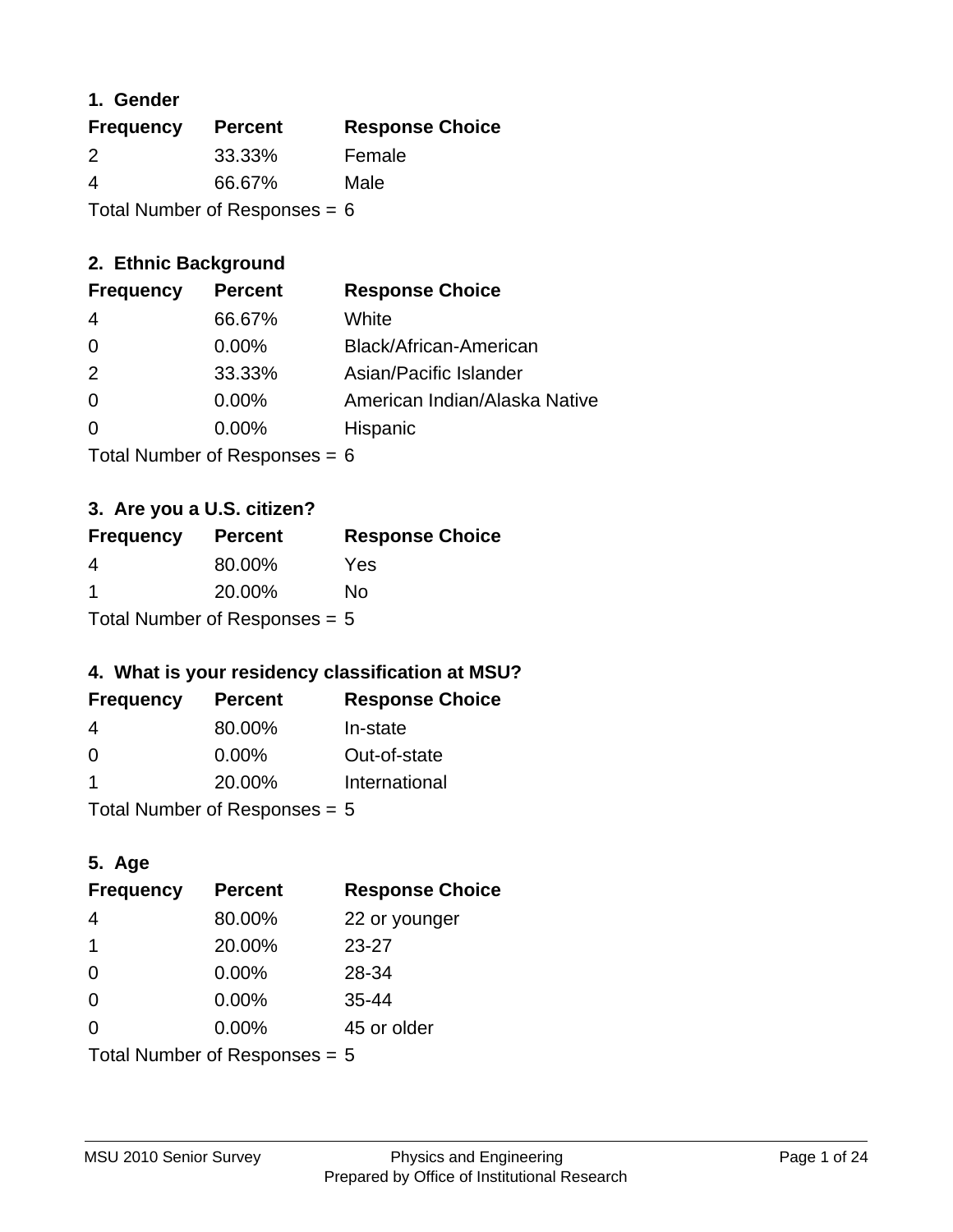**6. Has either of your parents received a bachelor's degree?**

| <b>Frequency</b>                | <b>Percent</b> | <b>Response Choice</b> |
|---------------------------------|----------------|------------------------|
| 2                               | 40.00%         | Yes                    |
| 3                               | 60.00%         | No                     |
| Total Number of Responses $= 5$ |                |                        |

## **7. Has either of your parents received a degree from Murray State?**

| <b>Frequency</b> | <b>Percent</b> | <b>Response Choice</b> |
|------------------|----------------|------------------------|
|                  | 40.00%         | Yes                    |

| 3 | 60.00% | No |
|---|--------|----|

Total Number of Responses = 5

## **8. What was your original entry status to MSU?**

| <b>Frequency</b> | <b>Percent</b>                   | <b>Response Choice</b>                           |
|------------------|----------------------------------|--------------------------------------------------|
| 4                | 80.00%                           | Freshman                                         |
| $\Omega$         | $0.00\%$                         | Transfer from community college/technical school |
| $\mathbf{1}$     | 20.00%                           | Transfer from 4-yr institution                   |
|                  | Tatal Mussolian of Davon concern |                                                  |

Total Number of Responses = 5

#### **9. If transfer student, how many credits were transferred?**

| <b>Frequency</b>               | <b>Percent</b> | <b>Response Choice</b> |
|--------------------------------|----------------|------------------------|
| -0                             | $0.00\%$       | 12 or fewer            |
| 0                              | $0.00\%$       | $13 - 30$              |
| 1                              | 100.00%        | $31 - 60$              |
| $\Omega$                       | $0.00\%$       | Over <sub>60</sub>     |
| Total Number of Decononces - 1 |                |                        |

Total Number of Responses = 1

# **10. If transfer student, approximately what percent of your University Studies (general education) classes did you take at Murray State?**

| <b>Frequency</b>                | <b>Percent</b> | <b>Response Choice</b> |
|---------------------------------|----------------|------------------------|
| 0                               | $0.00\%$       | Under 25%              |
| $\Omega$                        | $0.00\%$       | 25-49%                 |
| $\Omega$                        | 0.00%          | 50-74%                 |
| $\blacktriangleleft$            | 100.00%        | 75-100%                |
| Total Number of Responses $= 1$ |                |                        |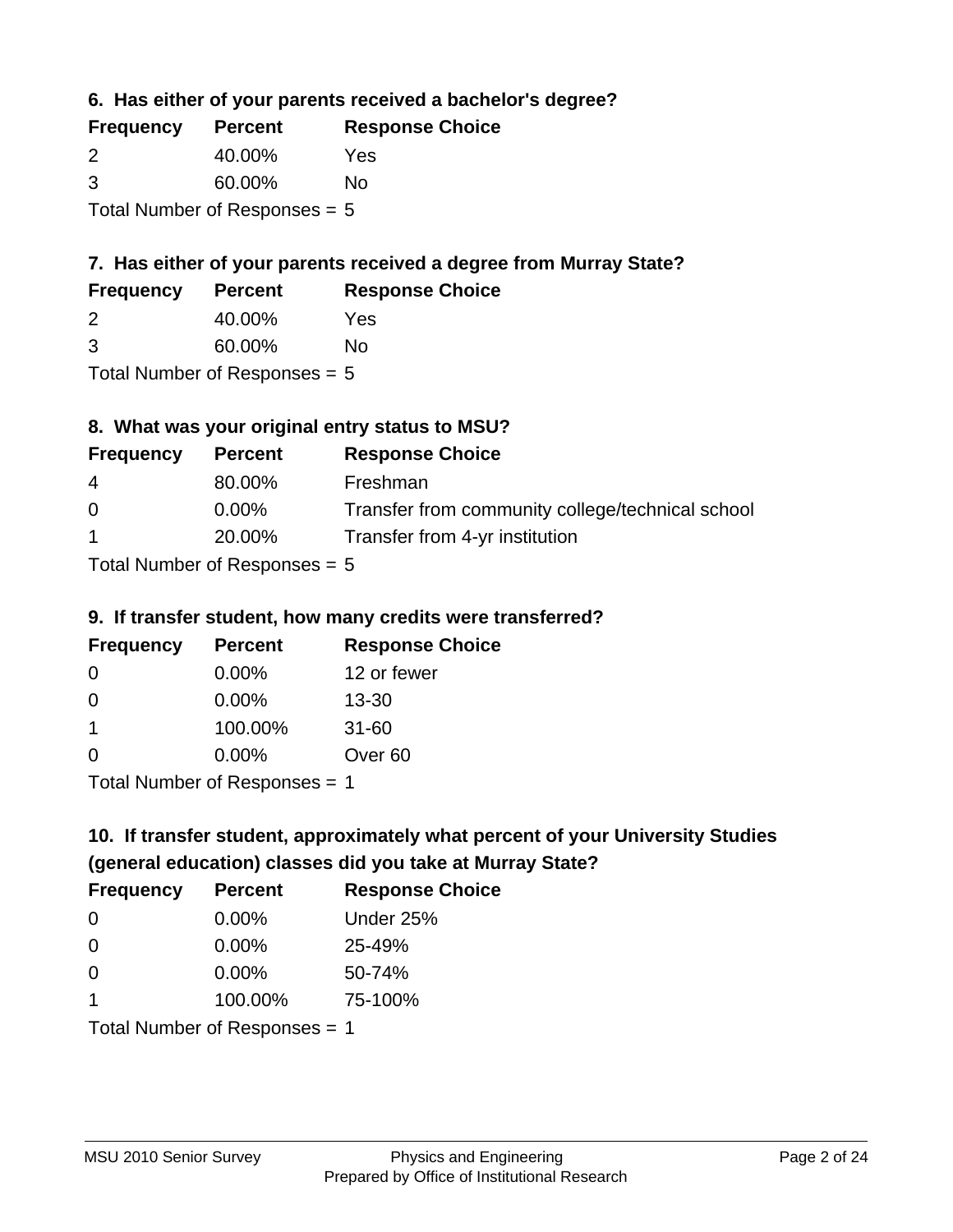#### **11. What has been your attendance status at MSU?**

| <b>Frequency</b>                | <b>Percent</b> | <b>Response Choice</b>     |
|---------------------------------|----------------|----------------------------|
| 5                               | 100.00%        | <b>Primarily full-time</b> |
| $\Omega$                        | $0.00\%$       | <b>Primarily part-time</b> |
| Total Number of Responses = $5$ |                |                            |

## **12. In which Residential College are you a member?**

| <b>Frequency</b> | <b>Percent</b> | <b>Response Choice</b>            |
|------------------|----------------|-----------------------------------|
| 0                | $0.00\%$       | Do not know                       |
| 0                | $0.00\%$       | <b>Clark College</b>              |
| 0                | 0.00%          | <b>Elizabeth College</b>          |
| 0                | $0.00\%$       | <b>Franklin-Springer Colleges</b> |
|                  | 20.00%         | <b>Hart College</b>               |
| 0                | 0.00%          | <b>Hester College</b>             |
| O                | 0.00%          | <b>Regents College</b>            |
|                  | 20.00%         | <b>Richmond College</b>           |
| 3                | 60.00%         | <b>White College</b>              |

Total Number of Responses = 5

## **13. Have you ever received any type of Financial Aid while at MSU? (Scholarships, grants, work-study, etc.)**

| <b>Frequency</b> | <b>Percent</b>                  | <b>Response Choice</b> |
|------------------|---------------------------------|------------------------|
| 4                | 80.00%                          | Yes                    |
| -1               | 20.00%                          | Nο                     |
|                  | Total Number of Responses $= 5$ |                        |

**14. What degree are you seeking at this time?**

| <b>Frequency</b>                | <b>Percent</b> | <b>Response Choice</b> |
|---------------------------------|----------------|------------------------|
| 0                               | $0.00\%$       | Associate              |
| 5                               | 100.00%        | <b>Baccalaureate</b>   |
| Total Number of Responses $= 5$ |                |                        |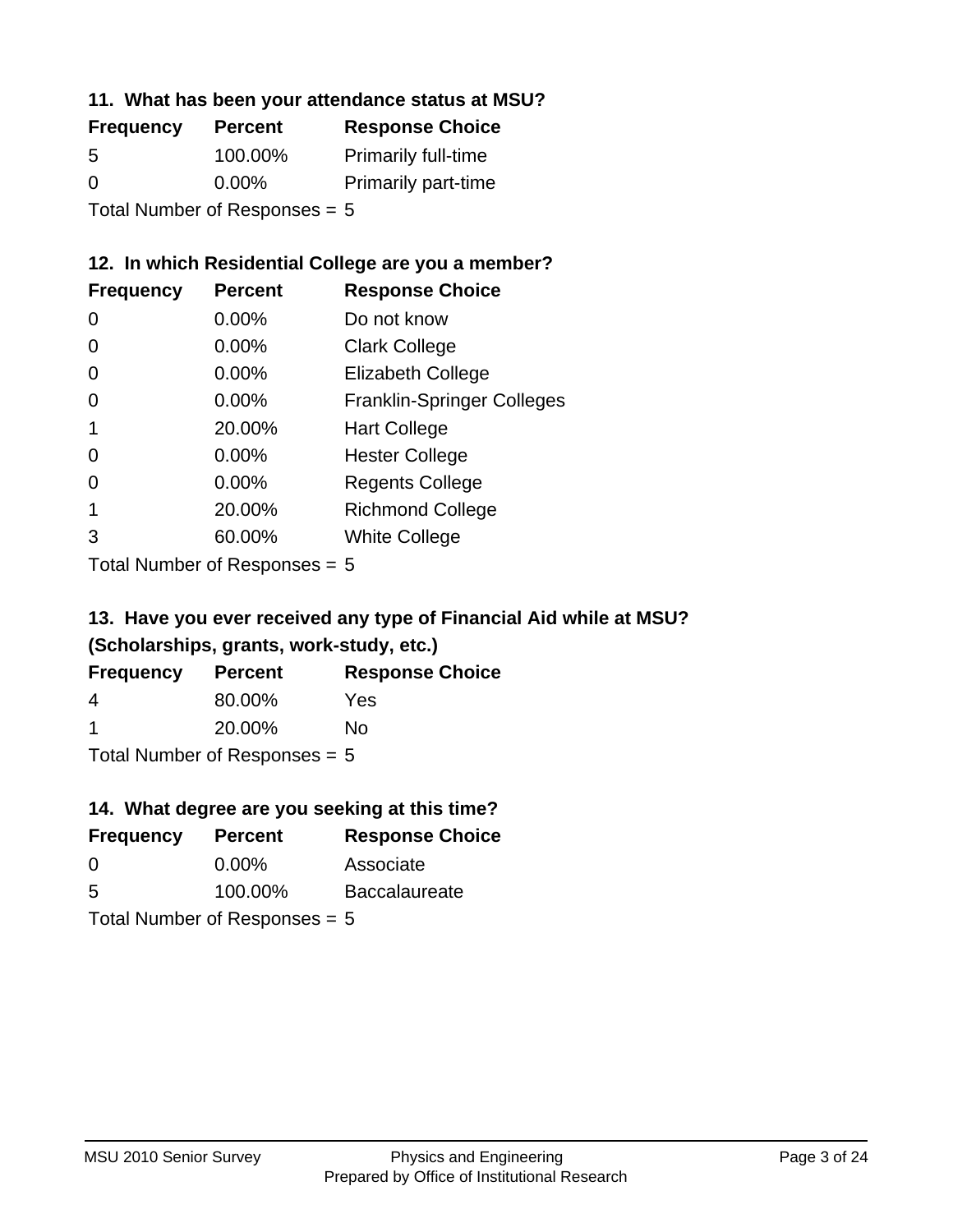**15. How many years will it take you to complete your degree from the point of your initial enrollment in college (including any time at a previous institution)?**

| <b>Frequency</b> | <b>Percent</b> | <b>Response Choice</b> |
|------------------|----------------|------------------------|
| $\Omega$         | 0.00%          | Two                    |
| 1                | 20.00%         | <b>Three</b>           |
| 1                | 20.00%         | Four                   |
| 3                | 60.00%         | Five                   |
| 0                | 0.00%          | <b>Six</b>             |
| 0                | 0.00%          | More than six          |
|                  |                |                        |

Total Number of Responses = 5

#### **16. In what range does your grade point average fall?**

| <b>Frequency</b> | <b>Percent</b> | <b>Response Choice</b> |
|------------------|----------------|------------------------|
| O                | $0.00\%$       | $2.00 - 2.50$          |
| 0                | 0.00%          | $2.51 - 3.00$          |
| $\mathcal{P}$    | 40.00%         | $3.01 - 3.50$          |
| 3                | 60.00%         | $3.51 - 4.00$          |
|                  |                |                        |

Total Number of Responses = 5

## **They are used to sort the data, and do not appear in this table Questions 17 and 18 relate to department and program information.**

#### **19. For what purpose did you enroll at MSU?**

| <b>Frequency</b>            | <b>Percent</b> | <b>Response Choice</b>                    |
|-----------------------------|----------------|-------------------------------------------|
| 0                           | $0.00\%$       | To receive an associate degree            |
| 5                           | 100.00%        | To receive a baccalaureate degree         |
| $\overline{0}$              | $0.00\%$       | To take a few job related courses         |
| $\Omega$                    | 0.00%          | To transfer to another college/university |
| Total Number of Desponses E |                |                                           |

I otal Number of Responses  $= 5$ 

# **20. What is the highest degree you eventually hope to receive?**

| <b>Frequency</b> | <b>Percent</b>             | <b>Response Choice</b> |
|------------------|----------------------------|------------------------|
| 0                | $0.00\%$                   | Associate              |
| 2                | 40.00%                     | <b>Baccalaureate</b>   |
| 3                | 60.00%                     | Graduate               |
| $\Omega$         | $0.00\%$                   | Professional           |
|                  | Total Number of Deepersoon |                        |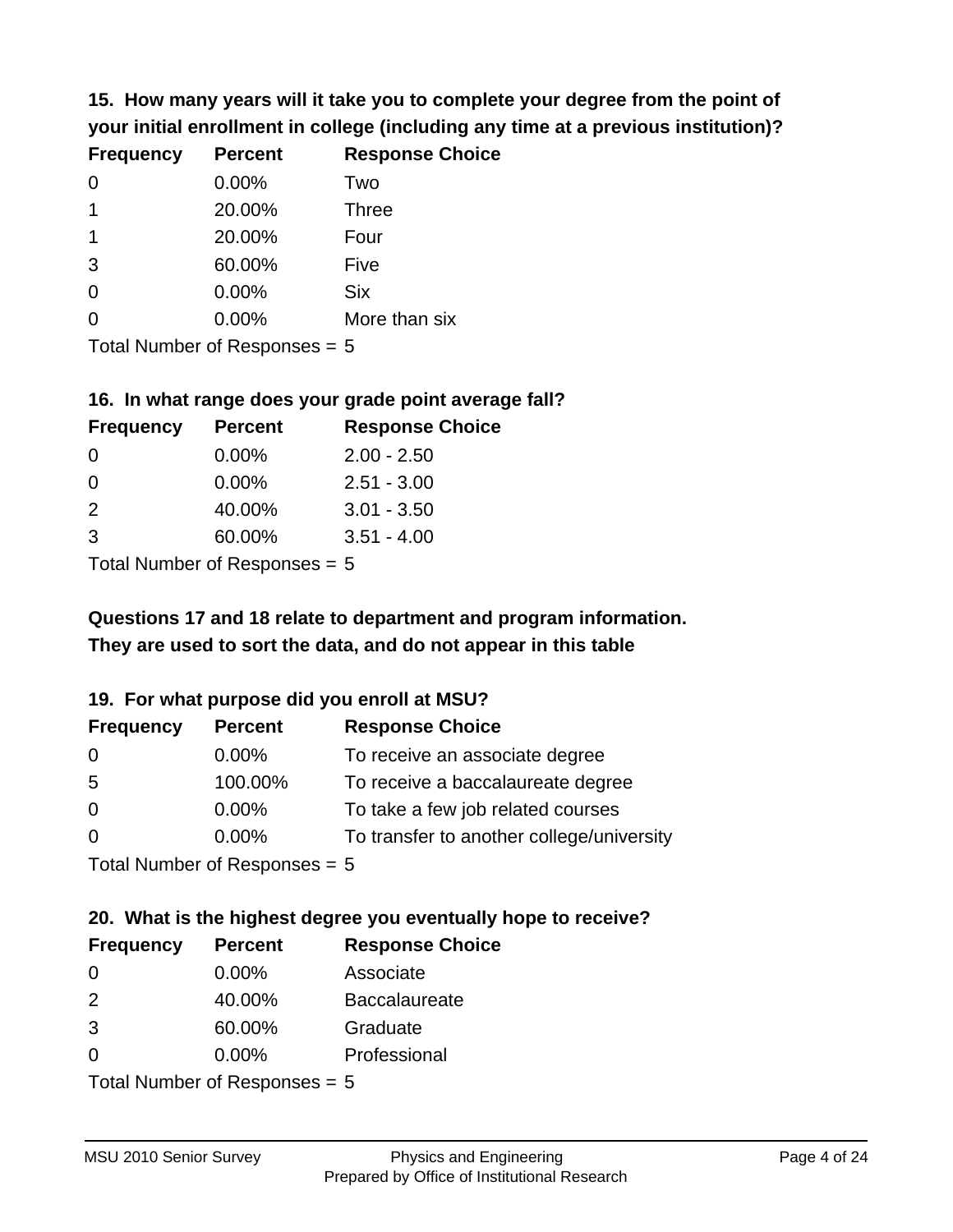#### **21. Which best describes your situation?**

| <b>Frequency</b> | <b>Percent</b> | <b>Response Choice</b>               |
|------------------|----------------|--------------------------------------|
| -4               | 80.00%         | Did not change major/area            |
|                  | 20.00%         | Did not initially declare major/area |
| $\Omega$         | $0.00\%$       | Changed major/area                   |

Total Number of Responses = 5

## **22. While school was in session during the past year, how many hours per week, on average, did you work for pay?**

| <b>Frequency</b> | <b>Percent</b> | <b>Response Choice</b> |
|------------------|----------------|------------------------|
| $\mathcal{P}$    | 40.00%         | Did not work           |
| $\mathbf 1$      | 20.00%         | Worked 1-10 hrs        |
| $\mathbf 1$      | 20.00%         | Worked 11-20 hrs       |
| $\Omega$         | $0.00\%$       | Worked 21-30 hrs       |
| -1               | 20.00%         | Worked 31-40 hrs       |
| $\Omega$         | 0.00%          | Worked over 40 hrs     |
|                  |                |                        |

Total Number of Responses = 5

#### **23. For the most part, were classes offered at times convenient to you?**

| <b>Frequency</b>                | <b>Percent</b> | <b>Response Choice</b> |
|---------------------------------|----------------|------------------------|
| 5                               | 100.00%        | Yes                    |
| $\Omega$                        | $0.00\%$       | Nο                     |
| Total Number of Responses $= 5$ |                |                        |

#### **24. If no, what time would you have preferred?**

| <b>Frequency</b> | <b>Percent</b>                  | <b>Response Choice</b> |
|------------------|---------------------------------|------------------------|
| $\Omega$         | #DIV/0!                         | Late afternoon         |
| $\Omega$         | #DIV/0!                         | Evening                |
| 0                | #DIV/0!                         | Weekend                |
| $\Omega$         | #DIV/0!                         | During the day         |
|                  | Total Number of Responses = $0$ |                        |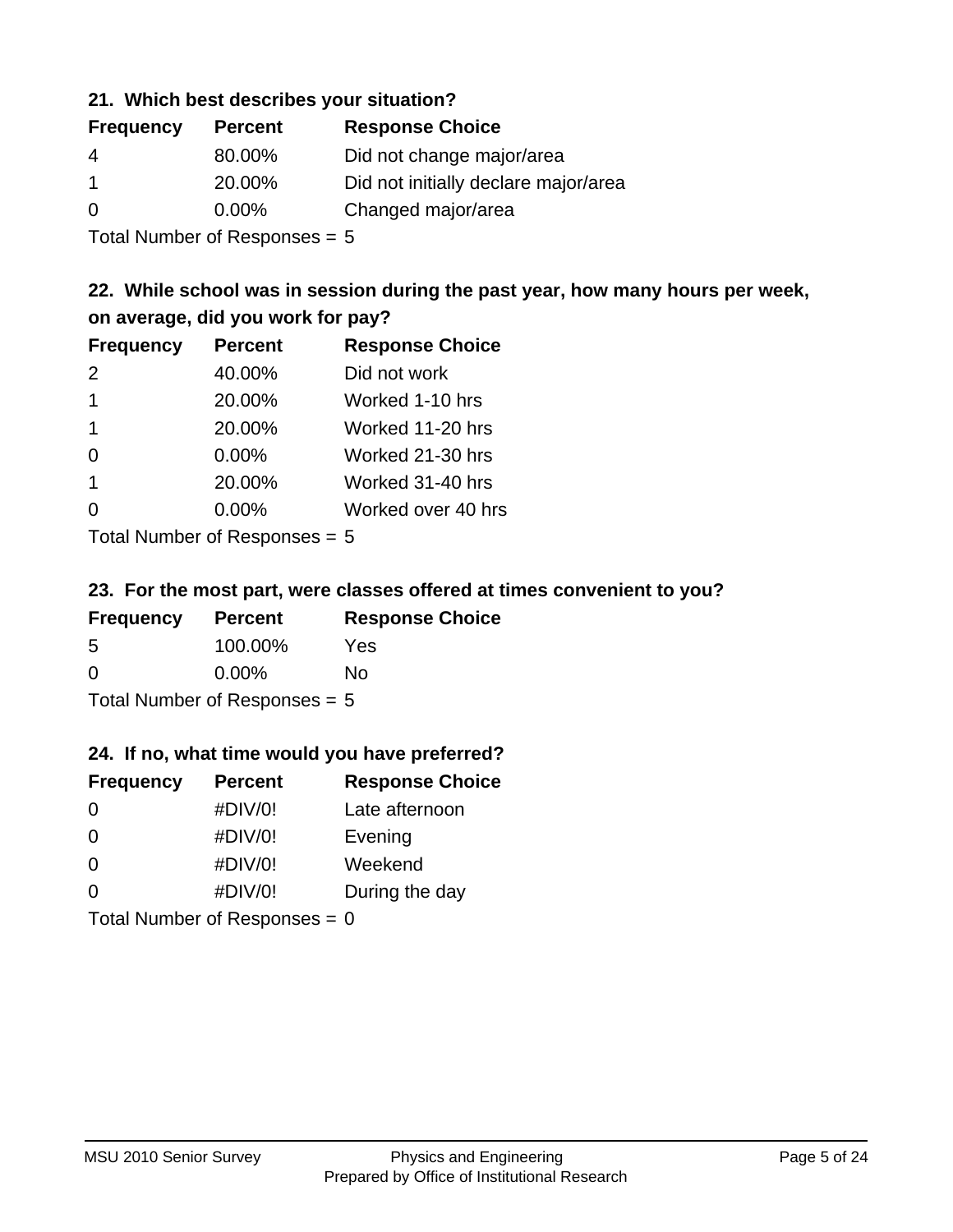#### **25. Which best describes the location where you completed the majority of your coursework?**

| <b>Frequency</b> | <b>Percent</b>             | <b>Response Choice</b> |
|------------------|----------------------------|------------------------|
| 5                | 100.00%                    | <b>Murray</b>          |
| $\overline{0}$   | 0.00%                      | Paducah                |
| $\Omega$         | 0.00%                      | Ft. Campbell           |
| $\overline{0}$   | 0.00%                      | Madisonville           |
| $\overline{0}$   | 0.00%                      | Hopkinsville           |
| 0                | 0.00%                      | Henderson              |
| $\overline{0}$   | 0.00%                      | On the Internet        |
| 0                | 0.00%                      | Other                  |
|                  | Total Number of Deepersoon |                        |

Total Number of Responses = 5

#### **26. Did you take any online courses while at Murray State?**

| <b>Frequency</b>                | <b>Percent</b> | <b>Response Choice</b> |  |
|---------------------------------|----------------|------------------------|--|
| -0                              | $0.00\%$       | Yes                    |  |
| -5                              | 100.00%        | No                     |  |
| Total Number of Responses $= 5$ |                |                        |  |

# **27. Did it take you an extra semester or more to complete degree requirements at Murray State?**

| <b>Frequency</b> | <b>Percent</b>              | <b>Response Choice</b> |
|------------------|-----------------------------|------------------------|
| 2                | 40.00%                      | Yes                    |
| 3                | 60.00%                      | No                     |
|                  | Total Number of Desponses E |                        |

Total Number of Responses = 5

#### **28. If yes, why did it take you an extra semester or more?**

| <b>Frequency</b>              | <b>Percent</b> | <b>Response Choice</b>                                       |
|-------------------------------|----------------|--------------------------------------------------------------|
| $\overline{0}$                | $0.00\%$       | Work obligation limited my enrollment.                       |
| $\overline{1}$                | 50.00%         | Family obligations limited my enrollment.                    |
| $\mathbf 0$                   | $0.00\%$       | Tuition and other costs of attendance limited my enrollment. |
| $\mathbf 0$                   | $0.00\%$       | A decision to change majors added to my requirements.        |
| $\mathbf 0$                   | $0.00\%$       | A required course or courses were not offered.               |
| $\overline{0}$                | $0.00\%$       | Credits were lost transferring to Murray State.              |
| $\mathbf{1}$                  | 50.00%         | Other                                                        |
| Total Number of Responses = 2 |                |                                                              |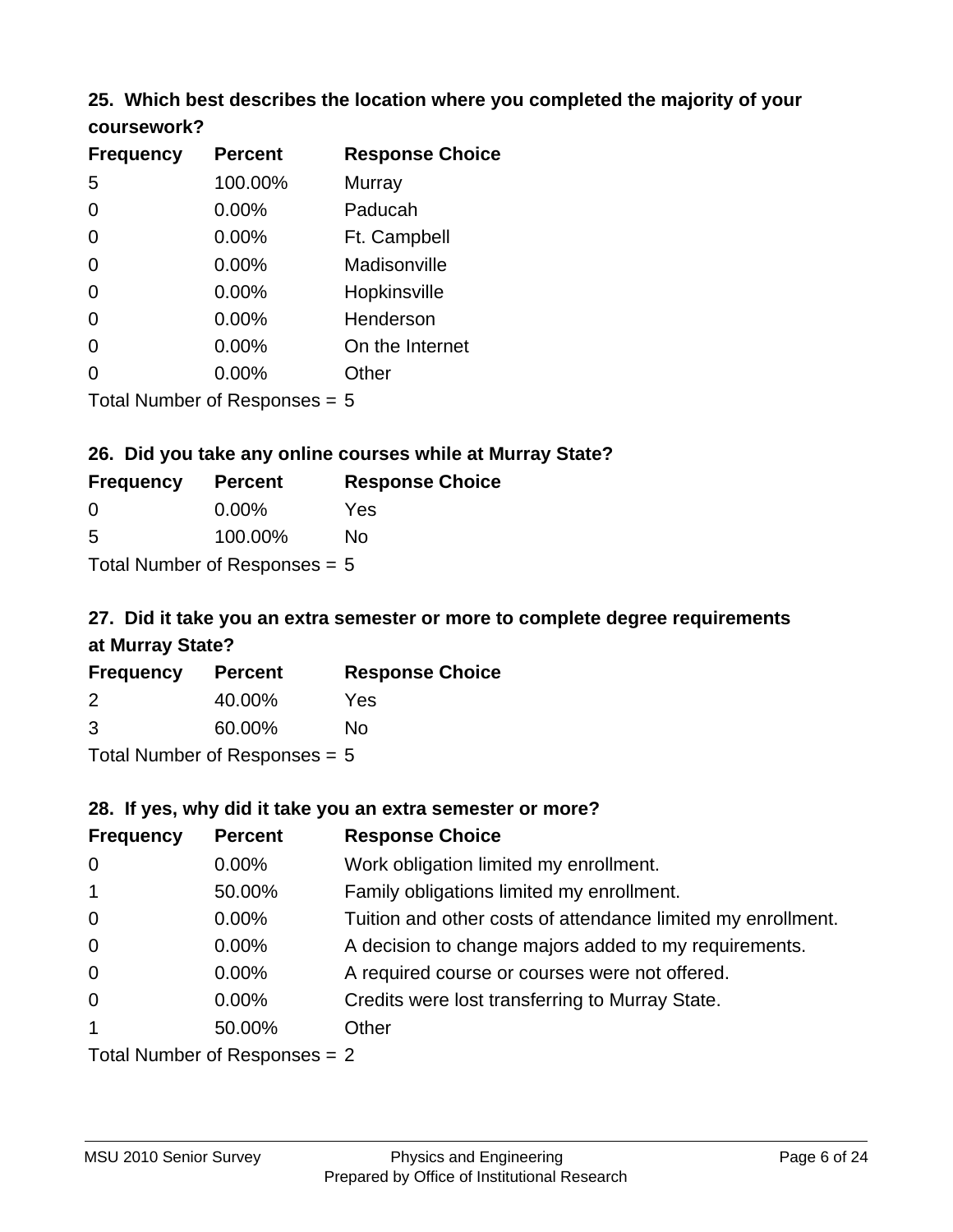## **29. Did you have trouble getting any course(s) you needed while at Murray State?**

| <b>Frequency</b>                | <b>Percent</b> | <b>Response Choice</b> |  |
|---------------------------------|----------------|------------------------|--|
| - 0                             | $0.00\%$       | Yes                    |  |
| -5                              | 100.00%        | Nο                     |  |
| Total Number of Responses $= 5$ |                |                        |  |

#### **30. If yes, why did you have trouble getting the course?**

| <b>Frequency</b> | <b>Percent</b> | <b>Response Choice</b>                                |
|------------------|----------------|-------------------------------------------------------|
| $\overline{0}$   | #DIV/0!        | Not offered the semester I needed it.                 |
| $\overline{0}$   | #DIV/0!        | Not offered at hours convenient to my work schedule.  |
| $\overline{0}$   | #DIV/0!        | Not offered at hours suitable for my school schedule. |
| $\overline{0}$   | #DIV/0!        | All course sections were closed.                      |
| $\overline{0}$   | #DIV/0!        | I was unaware of the prerequisites for the course.    |
|                  |                |                                                       |

Total Number of Responses  $= 0$ 

## **31. Which statement best describes your experience with off-campus coop/internship?**

| <b>Frequency</b>     | <b>Percent</b>                                                                     | <b>Response Choice</b>             |
|----------------------|------------------------------------------------------------------------------------|------------------------------------|
| 3                    | 60.00%                                                                             | Cannot judge, I did not have one.  |
| $\blacktriangleleft$ | 20.00%                                                                             | My experience was very valuable.   |
| $\overline{1}$       | 20.00%                                                                             | My experience was valuable.        |
| $\Omega$             | $0.00\%$                                                                           | My experience was of little value. |
| $\Omega$             | 0.00%                                                                              | My experience was of no value.     |
|                      | $T$ at all $\lambda$ become large and $\Gamma$ $\Gamma$ are a sequence of $\Gamma$ |                                    |

Total Number of Responses = 5

# **32. Which statement best describes your experience with on-campus faculty-directed research, scholarly, or creative project?**

| <b>Frequency</b> | <b>Percent</b>             | <b>Response Choice</b>             |
|------------------|----------------------------|------------------------------------|
| 2                | 40.00%                     | Cannot judge; I did not have one.  |
| 2                | 40.00%                     | My experience was very valuable.   |
| $\overline{1}$   | 20.00%                     | My experience was valuable.        |
| $\Omega$         | $0.00\%$                   | My experience was of little value. |
| $\Omega$         | 0.00%                      | My experience was of no value.     |
|                  | Total Number of Deepersoon |                                    |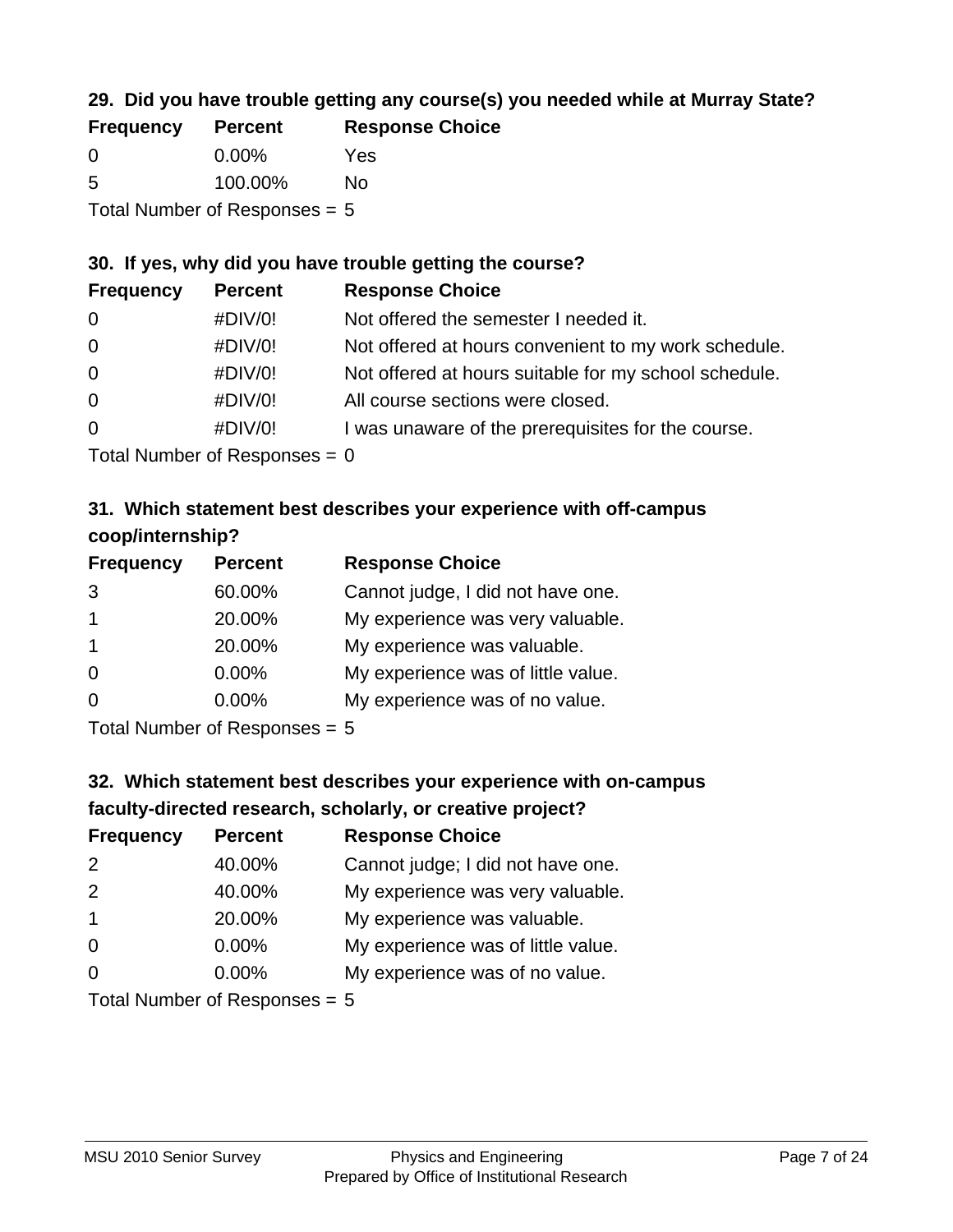#### **33. Which statement best describes your experience with academic advising in your major/area?**

| $\mathbf{u}$ yvu $\mathbf{u}$ yvu $\mathbf{v}$ |                |                                                       |
|------------------------------------------------|----------------|-------------------------------------------------------|
| <b>Frequency</b>                               | <b>Percent</b> | <b>Response Choice</b>                                |
| $\mathbf 1$                                    | 20.00%         | Cannot judge; I did not make use of the opportunity.  |
| $\overline{4}$                                 | 80.00%         | I was satisfied with information my adviser provided. |
| $\overline{0}$                                 | 0.00%          | Advice was inaccurate, incomplete, or misleading.     |
| $\overline{0}$                                 | 0.00%          | My adviser was not available.                         |
|                                                |                |                                                       |

Total Number of Responses = 5

## **For questions 34-48, indicate the extent to which you were satisfied.**

| 34. Class size relative to type of course |  |  |  |  |  |  |  |  |
|-------------------------------------------|--|--|--|--|--|--|--|--|
|-------------------------------------------|--|--|--|--|--|--|--|--|

| <b>Frequency</b>              | <b>Percent</b> | <b>Response Choice</b> |  |  |
|-------------------------------|----------------|------------------------|--|--|
| 4                             | 80.00%         | Very satisfied         |  |  |
| $\Omega$                      | $0.00\%$       | <b>Satisfied</b>       |  |  |
| -1                            | 20.00%         | <b>Dissatisfied</b>    |  |  |
| $\Omega$                      | $0.00\%$       | Very dissatisfied      |  |  |
| $Total Number of Denonce - E$ |                |                        |  |  |

 $Total$  Number of Responses  $= 5$ 

#### **35. Out-of-class availability of faculty**

| <b>Frequency</b> | <b>Percent</b>            | <b>Response Choice</b> |
|------------------|---------------------------|------------------------|
| 4                | 80.00%                    | Very satisfied         |
| $\overline{1}$   | 20.00%                    | Satisfied              |
| 0                | $0.00\%$                  | <b>Dissatisfied</b>    |
| $\Omega$         | $0.00\%$                  | Very dissatisfied      |
|                  | Total Number of Deepensee |                        |

Total Number of Responses = 5

## **36. Effectiveness of your high school preparation for college work**

| <b>Frequency</b>                       | <b>Percent</b> | <b>Response Choice</b> |  |  |
|----------------------------------------|----------------|------------------------|--|--|
| 3                                      | 60.00%         | Very satisfied         |  |  |
| -1                                     | 20.00%         | Satisfied              |  |  |
| $\Omega$                               | $0.00\%$       | <b>Dissatisfied</b>    |  |  |
|                                        | 20.00%         | Very dissatisfied      |  |  |
| $Total Number of Denonce -\frac{1}{2}$ |                |                        |  |  |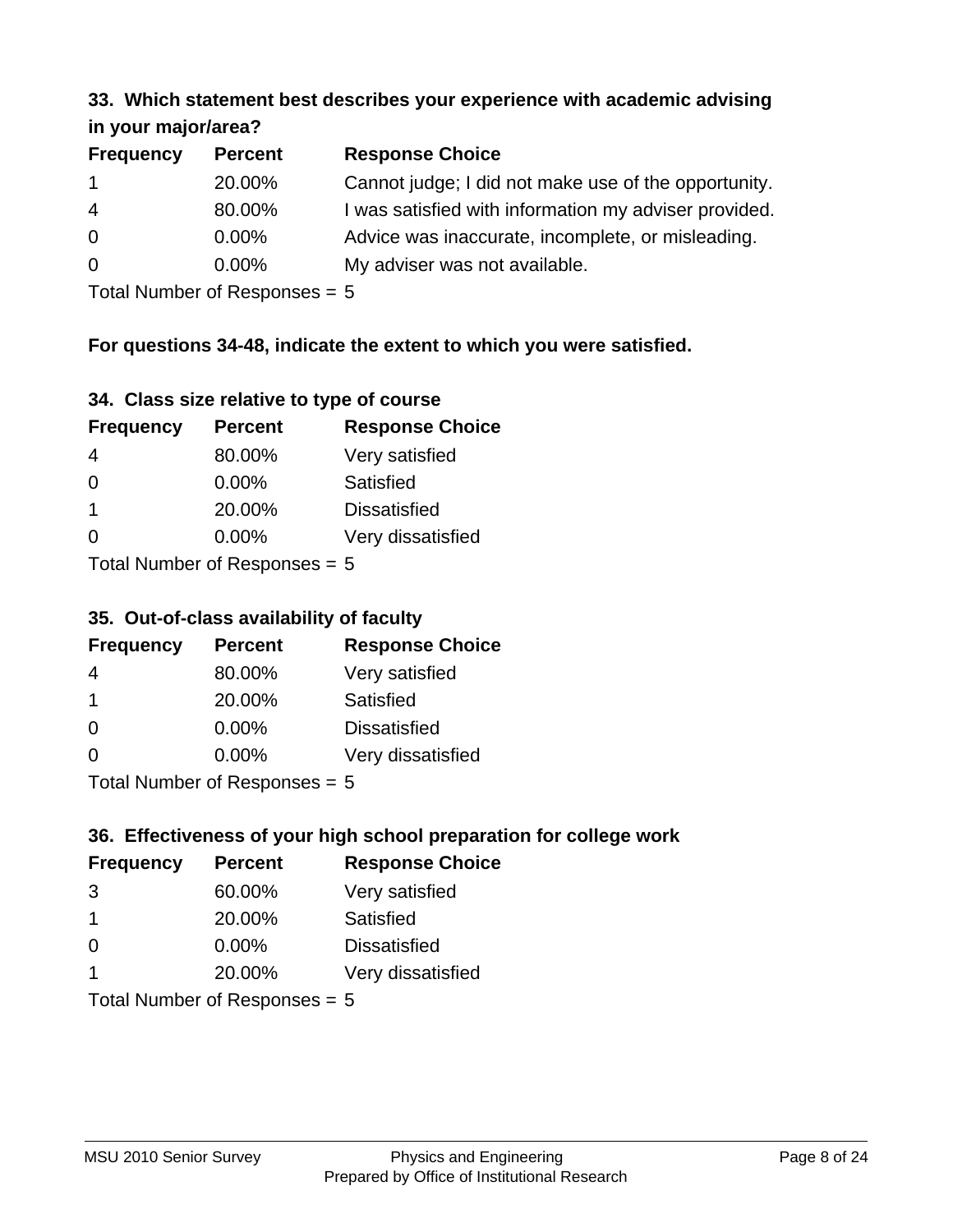## **37. Fairness of faculty in their treatment of individual students**

| <b>Frequency</b> | <b>Percent</b> | <b>Response Choice</b> |
|------------------|----------------|------------------------|
| 4                | 80.00%         | Very satisfied         |
|                  | 20.00%         | Satisfied              |
| $\Omega$         | 0.00%          | <b>Dissatisfied</b>    |
| $\Omega$         | 0.00%          | Very dissatisfied      |
|                  |                |                        |

Total Number of Responses = 5

#### **38. Overall quality of instruction at Murray State**

| <b>Frequency</b> | <b>Percent</b> | <b>Response Choice</b> |
|------------------|----------------|------------------------|
| 3                | 60.00%         | Very satisfied         |
| $\mathcal{P}$    | 40.00%         | Satisfied              |
| $\Omega$         | $0.00\%$       | <b>Dissatisfied</b>    |
| ∩                | 0.00%          | Very dissatisfied      |
|                  |                |                        |

Total Number of Responses = 5

## **39. Quality of instruction in University Studies (General Education) courses**

| <b>Frequency</b> | <b>Percent</b>                                                                                                  | <b>Response Choice</b> |
|------------------|-----------------------------------------------------------------------------------------------------------------|------------------------|
|                  | 20.00%                                                                                                          | Very satisfied         |
| 3                | 60.00%                                                                                                          | Satisfied              |
| $\Omega$         | $0.00\%$                                                                                                        | <b>Dissatisfied</b>    |
|                  | 20.00%                                                                                                          | Very dissatisfied      |
|                  | The Little and the Little Communication of the Communication of the Communication of the Communication of the U |                        |

Total Number of Responses = 5

#### **40. Quality of instruction in your major**

| <b>Frequency</b> | <b>Percent</b>            | <b>Response Choice</b> |
|------------------|---------------------------|------------------------|
| 4                | 80.00%                    | Very satisfied         |
| -1               | 20.00%                    | Satisfied              |
| $\Omega$         | $0.00\%$                  | <b>Dissatisfied</b>    |
| $\Omega$         | 0.00%                     | Very dissatisfied      |
|                  | Total Number of Deepersee |                        |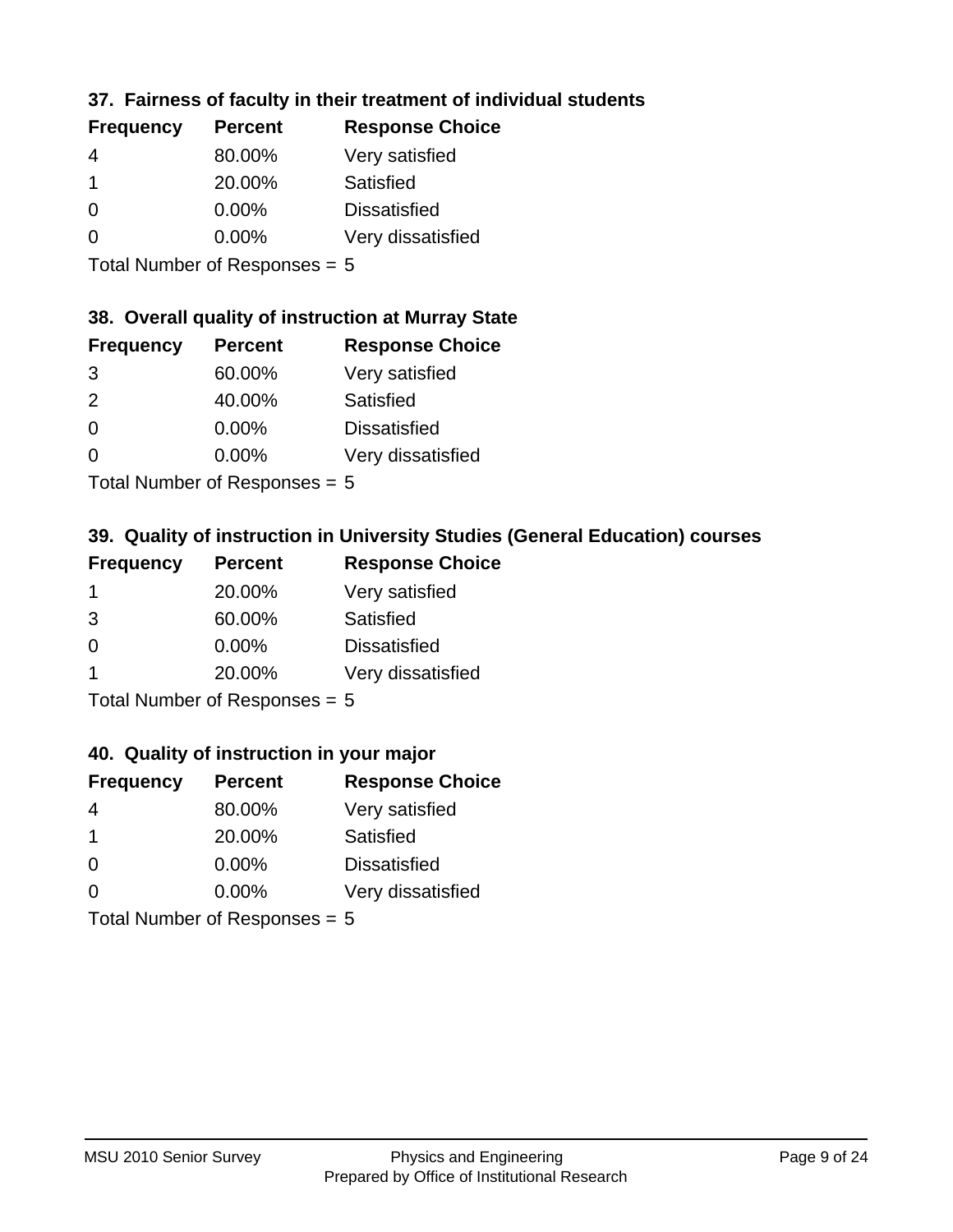## **41. Clarity of program objectives in your major**

| <b>Frequency</b> | <b>Percent</b> | <b>Response Choice</b> |
|------------------|----------------|------------------------|
|                  | 80.00%         | Very satisfied         |
| 1                | 20.00%         | Satisfied              |
| ∩                | $0.00\%$       | <b>Dissatisfied</b>    |
|                  | $0.00\%$       | Very dissatisfied      |
|                  |                |                        |

Total Number of Responses = 5

#### **42. Intellectual challenge of the academic program**

| <b>Frequency</b> | <b>Percent</b> | <b>Response Choice</b> |
|------------------|----------------|------------------------|
| 4                | 80.00%         | Very satisfied         |
|                  | 20.00%         | Satisfied              |
| $\Omega$         | 0.00%          | <b>Dissatisfied</b>    |
| $\Omega$         | 0.00%          | Very dissatisfied      |
|                  |                |                        |

Total Number of Responses = 5

## **43. Encouragement and information from your major department for employment after graduation**

| <b>Frequency</b> | <b>Percent</b>             | <b>Response Choice</b> |
|------------------|----------------------------|------------------------|
| 3                | 60.00%                     | Very satisfied         |
| 2                | 40.00%                     | Satisfied              |
| $\overline{0}$   | $0.00\%$                   | <b>Dissatisfied</b>    |
| $\Omega$         | $0.00\%$                   | Very dissatisfied      |
|                  | Tatal Number of Desperance |                        |

Total Number of Responses = 5

## **44. Availability of opportunities to engage in a faculty-mentored research,**

## **scholarly, or creative project in your area of study/interest**

| <b>Frequency</b> | <b>Percent</b> | <b>Response Choice</b> |
|------------------|----------------|------------------------|
| $\mathcal{P}$    | 40.00%         | Very satisfied         |
| $\mathcal{P}$    | 40.00%         | Satisfied              |
|                  | 20.00%         | <b>Dissatisfied</b>    |
| $\Omega$         | 0.00%          | Very dissatisfied      |
|                  |                |                        |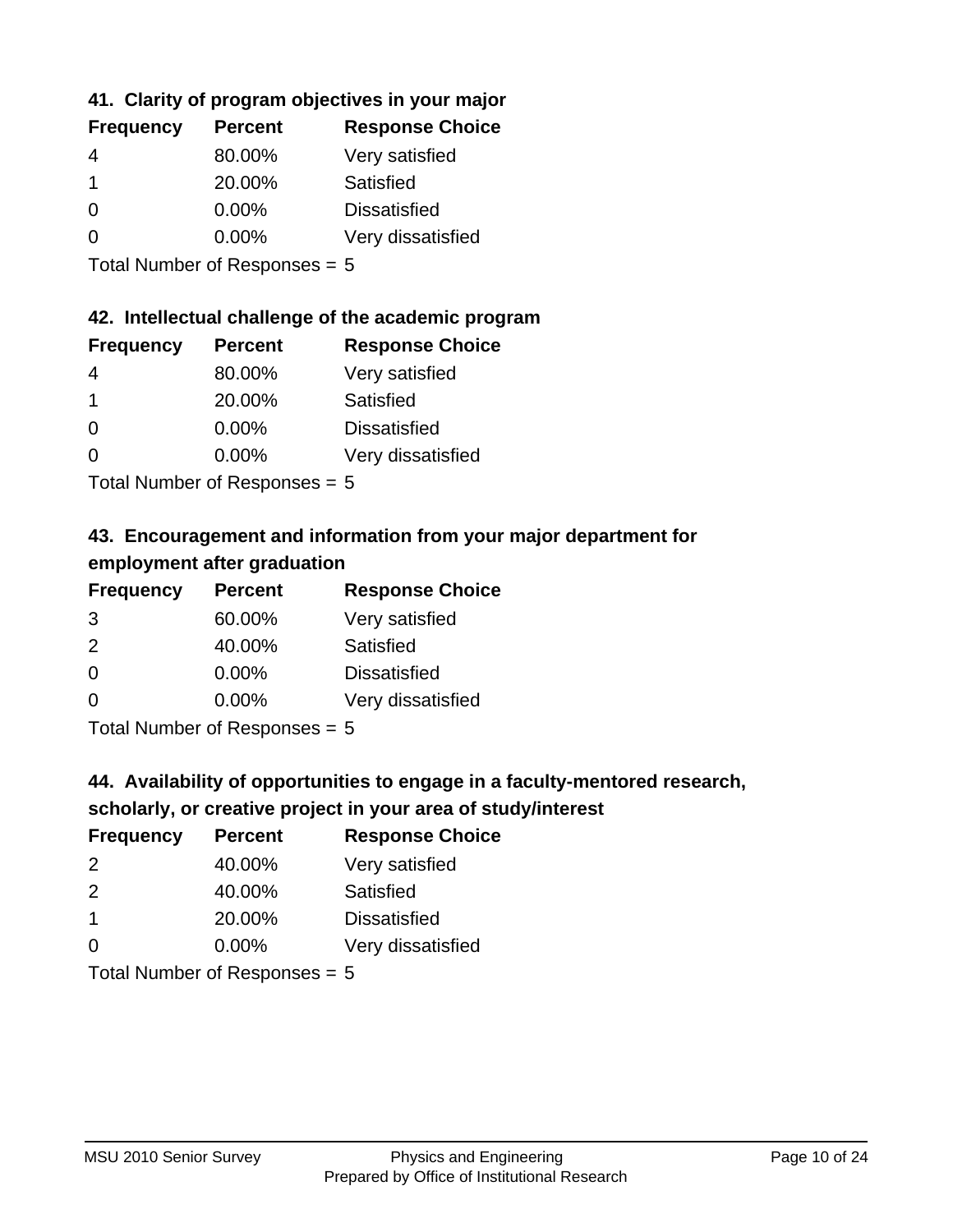#### **45. Library hours**

| <b>Frequency</b> | <b>Percent</b> | <b>Response Choice</b> |
|------------------|----------------|------------------------|
| $\mathbf 1$      | 20.00%         | Very satisfied         |
| 3                | 60.00%         | Satisfied              |
| -1               | 20.00%         | <b>Dissatisfied</b>    |
| 0                | 0.00%          | Very dissatisfied      |
|                  |                |                        |

Total Number of Responses = 5

## **46. Effectiveness of library personnel in meeting your information needs**

| <b>Frequency</b> | <b>Percent</b> | <b>Response Choice</b> |
|------------------|----------------|------------------------|
| $\mathcal{P}$    | 40.00%         | Very satisfied         |
| $\mathcal{P}$    | 40.00%         | Satisfied              |
|                  | 20.00%         | <b>Dissatisfied</b>    |
| $\Omega$         | $0.00\%$       | Very dissatisfied      |
|                  |                |                        |

Total Number of Responses = 5

#### **47. Access to library resources on hand**

| <b>Frequency</b> | <b>Percent</b>                                 | <b>Response Choice</b> |
|------------------|------------------------------------------------|------------------------|
| $\mathcal{P}$    | 40.00%                                         | Very satisfied         |
| $\overline{1}$   | 20.00%                                         | Satisfied              |
| -1               | 20.00%                                         | <b>Dissatisfied</b>    |
|                  | 20.00%                                         | Very dissatisfied      |
|                  | $T$ at all Massed and $R$ $D$ are a second $T$ |                        |

Total Number of Responses = 5

#### **48. Electronic access to library resources**

| <b>Frequency</b> | <b>Percent</b>            | <b>Response Choice</b> |
|------------------|---------------------------|------------------------|
| $\mathcal{P}$    | 40.00%                    | Very satisfied         |
| -1               | 20.00%                    | Satisfied              |
| 2                | 40.00%                    | <b>Dissatisfied</b>    |
| $\Omega$         | 0.00%                     | Very dissatisfied      |
|                  | Total Number of Deepersee |                        |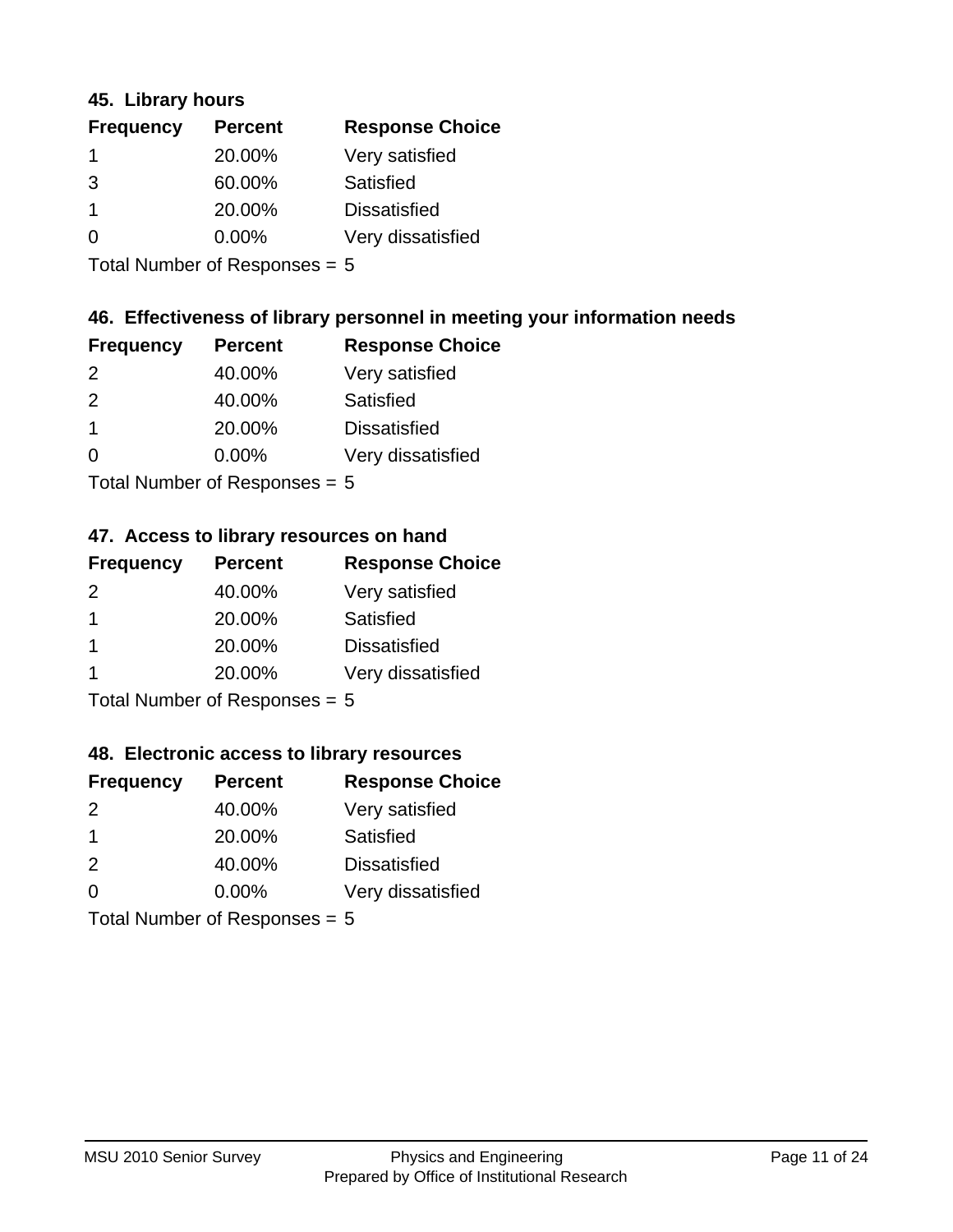**was in helping you achieve these goals. For questions 49-55, please indicate how effective University Studies at MSU** 

## **49. Writing Skills**

| <b>Frequency</b>                | <b>Percent</b> | <b>Response Choice</b> |
|---------------------------------|----------------|------------------------|
| -1                              | 20.00%         | Very effective         |
| 2                               | 40.00%         | Effective              |
| 2                               | 40.00%         | Ineffective            |
| $\Omega$                        | $0.00\%$       | Very ineffective       |
| Total Number of Responses = $5$ |                |                        |

**50. Speaking Skills**

| <b>Frequency</b> | <b>Percent</b>            | <b>Response Choice</b> |
|------------------|---------------------------|------------------------|
| -1               | 20.00%                    | Very effective         |
| 3                | 60.00%                    | Effective              |
| $\overline{1}$   | 20.00%                    | Ineffective            |
| $\Omega$         | 0.00%                     | Very ineffective       |
|                  | Total Number of Desponses |                        |

Total Number of Responses = 5

#### **51. Critical Thinking Skills**

| <b>Frequency</b> | <b>Percent</b>             | <b>Response Choice</b> |
|------------------|----------------------------|------------------------|
|                  | 20.00%                     | Very effective         |
| $\mathcal{P}$    | 40.00%                     | Effective              |
| $\mathbf 1$      | 20.00%                     | Ineffective            |
|                  | 20.00%                     | Very ineffective       |
|                  | Tatal Number of Desperance |                        |

Total Number of Responses = 5

## **52. Computer Technology**

| <b>Frequency</b>                | <b>Percent</b> | <b>Response Choice</b> |
|---------------------------------|----------------|------------------------|
| -1                              | 20.00%         | Very effective         |
| $\mathcal{P}$                   | 40.00%         | Effective              |
| $\mathbf 1$                     | 20.00%         | Ineffective            |
| -1                              | 20.00%         | Very ineffective       |
| Total Number of Responses = $5$ |                |                        |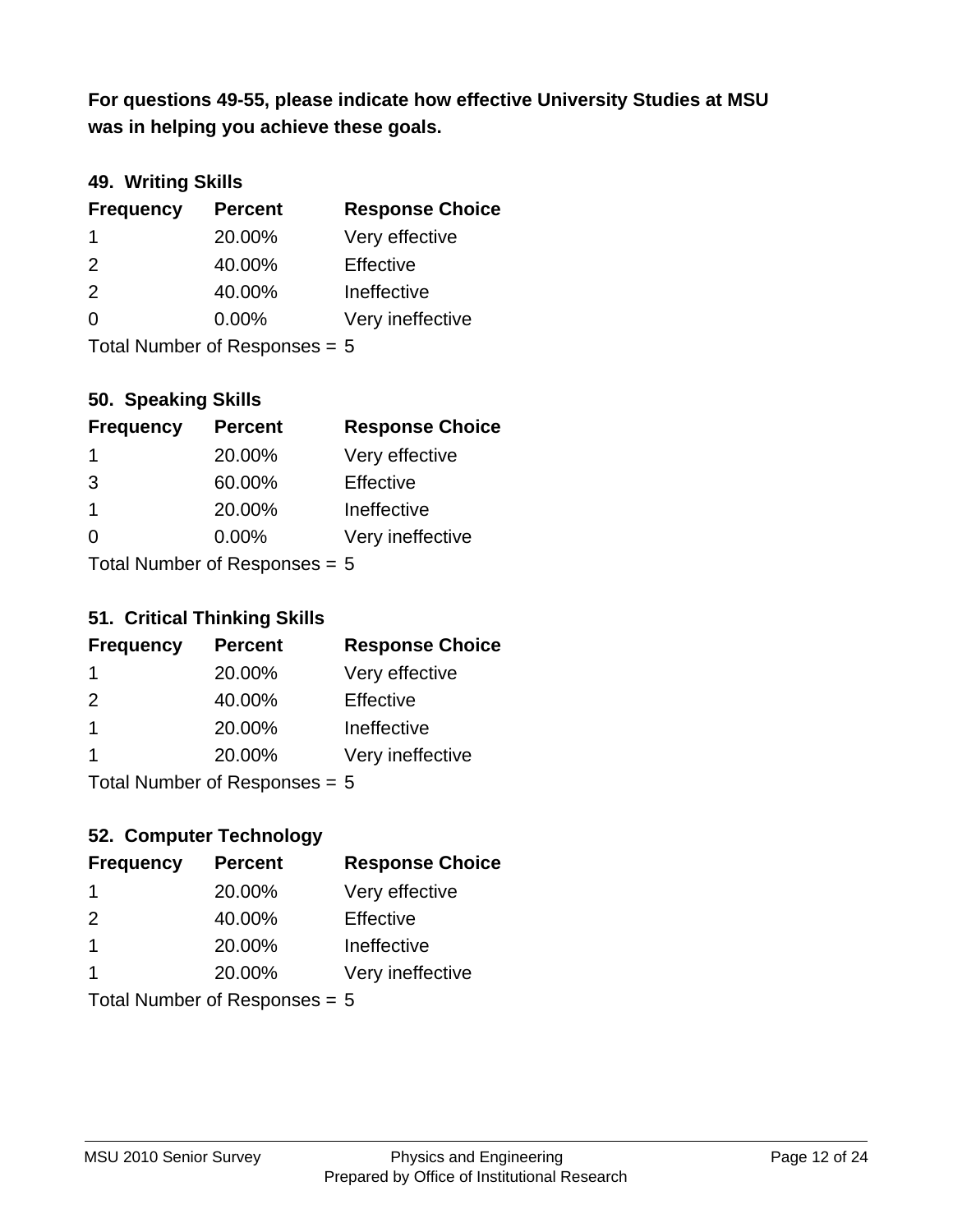## **53. General Knowledge in the liberal arts and sciences**

| <b>Frequency</b> | <b>Percent</b> | <b>Response Choice</b> |
|------------------|----------------|------------------------|
|                  | 20.00%         | Very effective         |
| $\mathcal{P}$    | 40.00%         | Effective              |
|                  | 20.00%         | Ineffective            |
|                  | 20.00%         | Very ineffective       |
|                  |                |                        |

Total Number of Responses = 5

#### **54. International Perspectives**

| <b>Frequency</b> | <b>Percent</b> | <b>Response Choice</b> |
|------------------|----------------|------------------------|
| 1                | 20.00%         | Very effective         |
| 1                | 20.00%         | Effective              |
| $\mathcal{P}$    | 40.00%         | Ineffective            |
| 1                | 20.00%         | Very ineffective       |
|                  |                |                        |

Total Number of Responses = 5

## **55. Stimulation of interest in areas outside your chosen field of study**

| <b>Frequency</b> | <b>Percent</b>             | <b>Response Choice</b> |
|------------------|----------------------------|------------------------|
|                  | 20.00%                     | Very effective         |
| $\mathcal{P}$    | 40.00%                     | Effective              |
| -1               | 20.00%                     | Ineffective            |
|                  | 20.00%                     | Very ineffective       |
|                  | Tatal Number of Desperance |                        |

Total Number of Responses = 5

## **For questions 56-83, please indicate how satisfactorily the following met your needs**

#### **56. African-American Student Services**

| <b>Frequency</b>                | <b>Percent</b> | <b>Response Choice</b> |
|---------------------------------|----------------|------------------------|
| 5                               | 100.00%        | Did not use            |
| $\Omega$                        | 0.00%          | Very satisfied         |
| $\Omega$                        | 0.00%          | Satisfied              |
| $\Omega$                        | $0.00\%$       | <b>Dissatisfied</b>    |
| $\Omega$                        | 0.00%          | Very dissatisfied      |
| Total Number of Responses = $5$ |                |                        |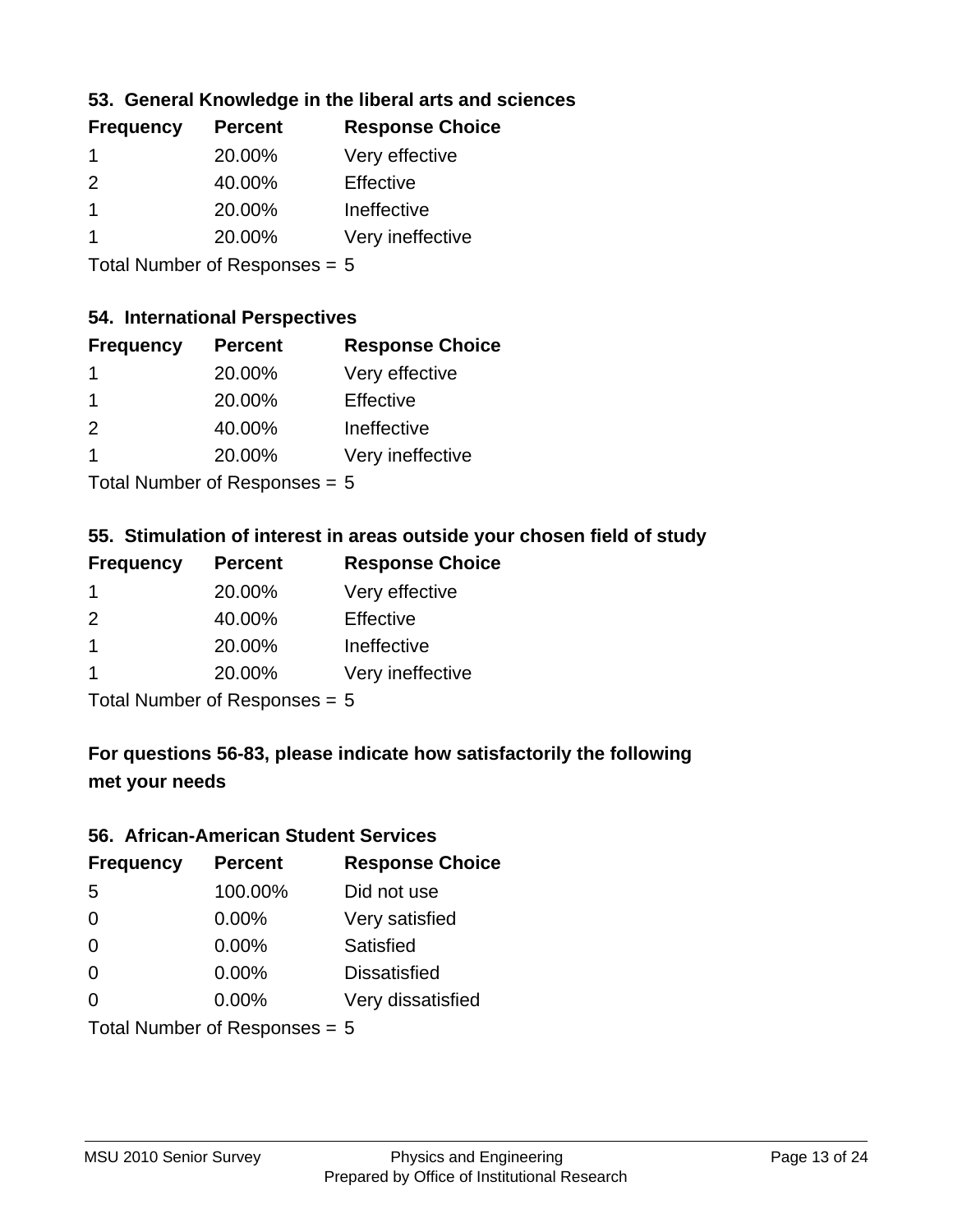#### **57. Career Services Office**

| <b>Frequency</b> | <b>Percent</b> | <b>Response Choice</b> |
|------------------|----------------|------------------------|
| .5               | 100.00%        | Did not use            |
| 0                | 0.00%          | Very satisfied         |
| 0                | 0.00%          | Satisfied              |
| 0                | 0.00%          | <b>Dissatisfied</b>    |
|                  | 0.00%          | Very dissatisfied      |
|                  |                |                        |

Total Number of Responses = 5

#### **58. Counseling and Testing Center**

| <b>Frequency</b> | <b>Percent</b>            | <b>Response Choice</b> |
|------------------|---------------------------|------------------------|
| 5                | 100.00%                   | Did not use            |
| 0                | $0.00\%$                  | Very satisfied         |
| $\Omega$         | 0.00%                     | Satisfied              |
| $\Omega$         | 0.00%                     | <b>Dissatisfied</b>    |
| 0                | $0.00\%$                  | Very dissatisfied      |
|                  | Total Number of Despasses |                        |

Total Number of Responses = 5

#### **59. Cultural programming and activities**

| <b>Frequency</b> | <b>Percent</b>            | <b>Response Choice</b> |
|------------------|---------------------------|------------------------|
| 5                | 100.00%                   | Did not use            |
| $\Omega$         | $0.00\%$                  | Very satisfied         |
| $\Omega$         | $0.00\%$                  | Satisfied              |
| $\Omega$         | 0.00%                     | <b>Dissatisfied</b>    |
| $\Omega$         | $0.00\%$                  | Very dissatisfied      |
|                  | Total Number of DoEROR 0. |                        |

I otal Number of Responses  $= 5$ 

#### **60. E-study courses**

| <b>Frequency</b> | <b>Percent</b>                  | <b>Response Choice</b> |
|------------------|---------------------------------|------------------------|
| 3                | 60.00%                          | Did not use            |
| 2                | 40.00%                          | Very satisfied         |
| $\Omega$         | 0.00%                           | Satisfied              |
| $\Omega$         | $0.00\%$                        | <b>Dissatisfied</b>    |
| $\Omega$         | 0.00%                           | Very dissatisfied      |
|                  | Total Number of Responses $= 5$ |                        |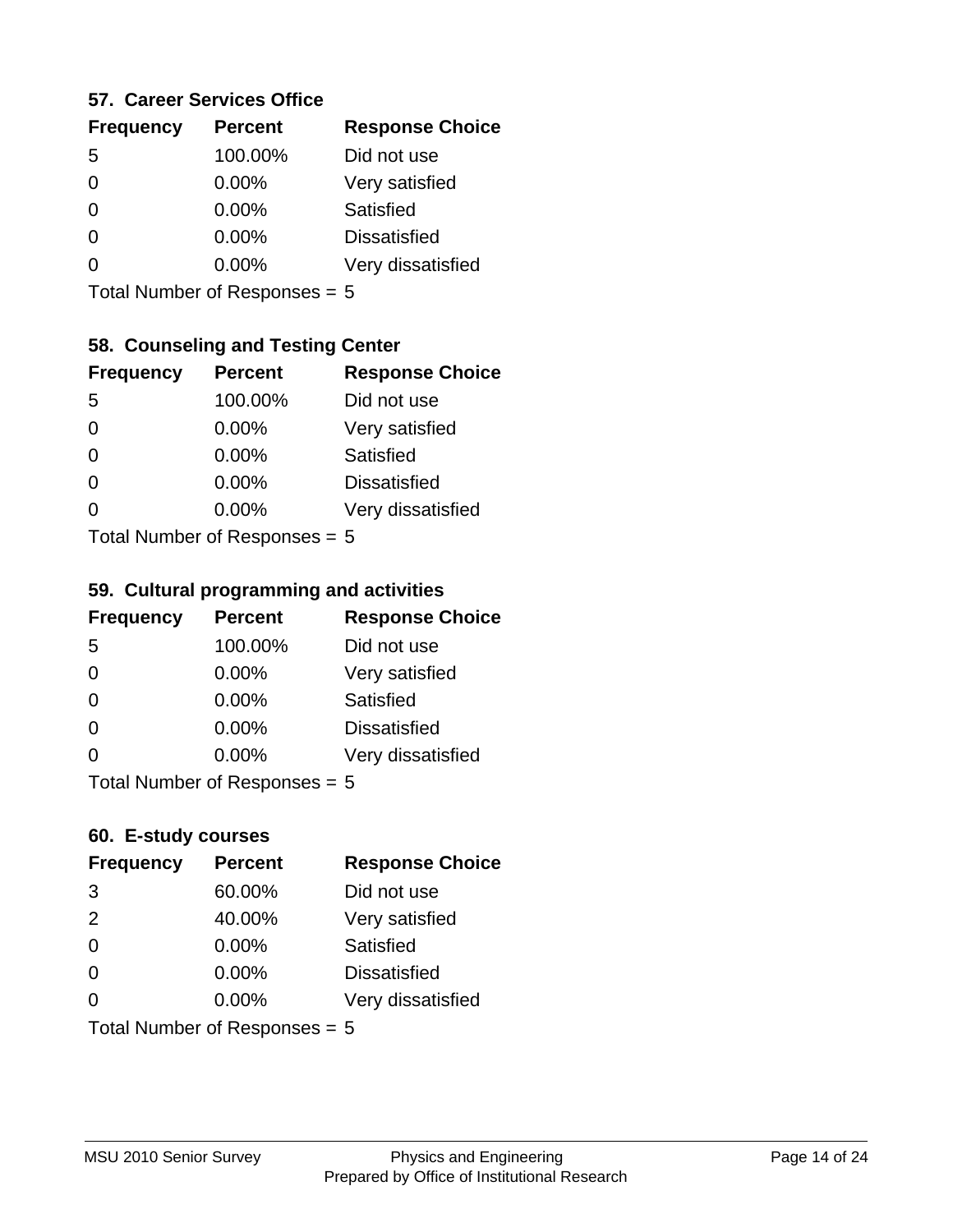#### **61. Food Services**

| <b>Frequency</b> | <b>Percent</b> | <b>Response Choice</b> |
|------------------|----------------|------------------------|
| $\mathcal{P}$    | 40.00%         | Did not use            |
|                  | 20.00%         | Very satisfied         |
|                  | 20.00%         | Satisfied              |
| 0                | $0.00\%$       | <b>Dissatisfied</b>    |
|                  | 20.00%         | Very dissatisfied      |
|                  |                |                        |

Total Number of Responses = 5

#### **62. Greek life and activities**

| <b>Frequency</b> | <b>Percent</b>                         | <b>Response Choice</b> |
|------------------|----------------------------------------|------------------------|
| -5               | 100.00%                                | Did not use            |
| $\Omega$         | 0.00%                                  | Very satisfied         |
| $\Omega$         | 0.00%                                  | Satisfied              |
| $\Omega$         | 0.00%                                  | <b>Dissatisfied</b>    |
| 0                | 0.00%                                  | Very dissatisfied      |
|                  | $Total Number of Denonce -\frac{1}{2}$ |                        |

I otal Number of Responses = 5

#### **63. Health Services**

| <b>Frequency</b> | <b>Percent</b>             | <b>Response Choice</b> |
|------------------|----------------------------|------------------------|
| 4                | 80.00%                     | Did not use            |
| $\Omega$         | 0.00%                      | Very satisfied         |
| $\mathbf 1$      | 20.00%                     | Satisfied              |
| $\Omega$         | 0.00%                      | <b>Dissatisfied</b>    |
| $\Omega$         | $0.00\%$                   | Very dissatisfied      |
|                  | Total Number of Deepersoon |                        |

Total Number of Responses = 5

#### **64. Honor Societies/Departmental Clubs/Special Interest Organizations**

| <b>Frequency</b>              | <b>Percent</b> | <b>Response Choice</b> |
|-------------------------------|----------------|------------------------|
| 4                             | 80.00%         | Did not use            |
| $\overline{1}$                | 20.00%         | Very satisfied         |
| $\Omega$                      | 0.00%          | Satisfied              |
| $\Omega$                      | 0.00%          | <b>Dissatisfied</b>    |
| $\Omega$                      | 0.00%          | Very dissatisfied      |
| Total Number of Responses = 5 |                |                        |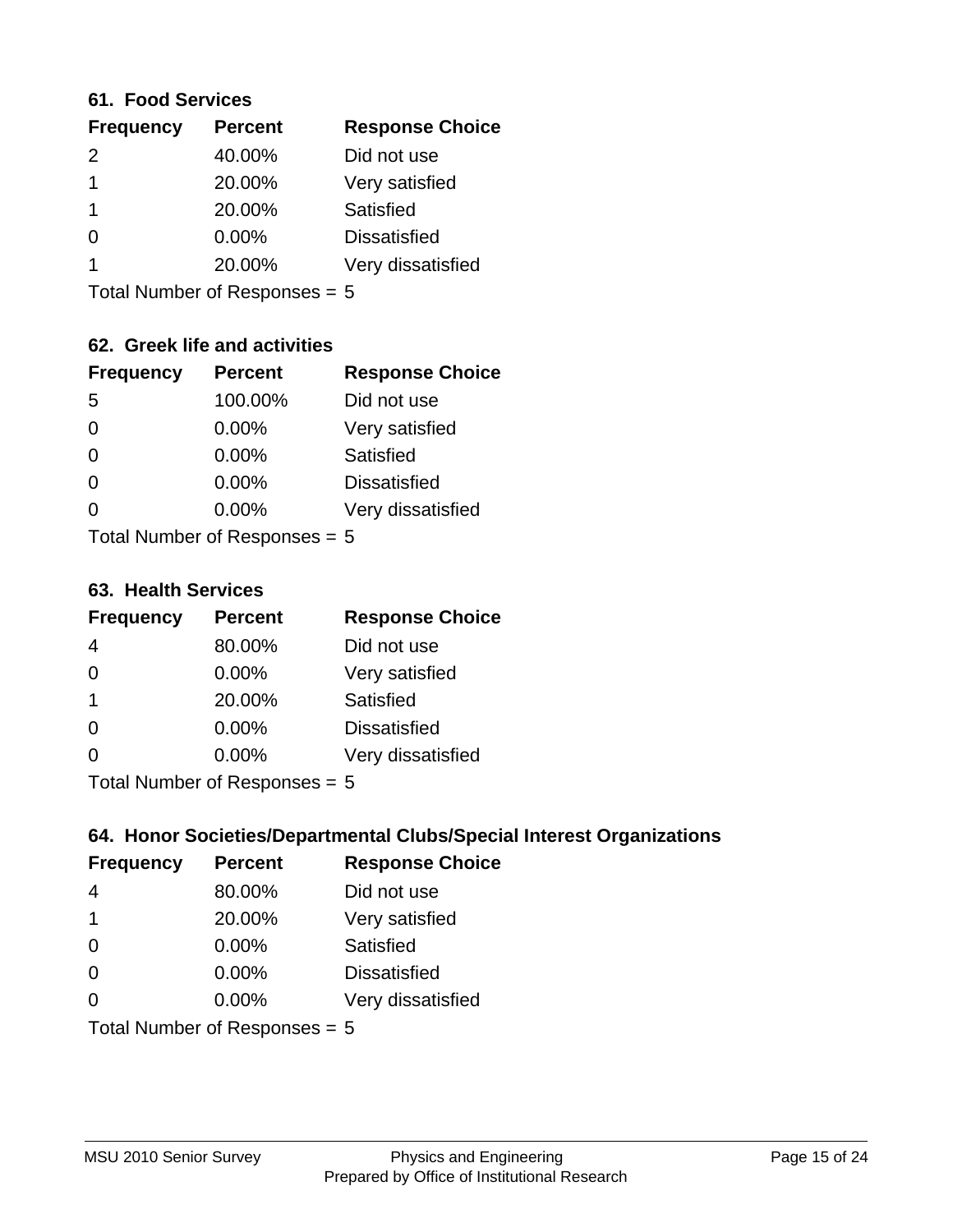#### **65. International Programs and activities**

| <b>Frequency</b> | <b>Percent</b> | <b>Response Choice</b> |
|------------------|----------------|------------------------|
|                  | 80.00%         | Did not use            |
| 0                | $0.00\%$       | Very satisfied         |
| 1                | 20.00%         | Satisfied              |
|                  | $0.00\%$       | <b>Dissatisfied</b>    |
|                  | $0.00\%$       | Very dissatisfied      |
|                  |                |                        |

Total Number of Responses = 5

## **66. International student support services**

| <b>Frequency</b>          | <b>Percent</b> | <b>Response Choice</b> |
|---------------------------|----------------|------------------------|
|                           | 80.00%         | Did not use            |
| 0                         | $0.00\%$       | Very satisfied         |
| 1                         | 20.00%         | <b>Satisfied</b>       |
| 0                         | $0.00\%$       | <b>Dissatisfied</b>    |
| $\Omega$                  | 0.00%          | Very dissatisfied      |
| Total Number of Desponses |                |                        |

Total Number of Responses = 5

#### **67. Intramural Sports and Recreation**

| <b>Frequency</b> | <b>Percent</b>                  | <b>Response Choice</b> |
|------------------|---------------------------------|------------------------|
| 3                | 60.00%                          | Did not use            |
| 2                | 40.00%                          | Very satisfied         |
| $\Omega$         | $0.00\%$                        | Satisfied              |
| $\Omega$         | 0.00%                           | <b>Dissatisfied</b>    |
| $\Omega$         | $0.00\%$                        | Very dissatisfied      |
|                  | $Total$ Number of Despasses $-$ |                        |

Total Number of Responses = 5

## **68. Lowry Center/Community College**

| <b>Frequency</b>              | <b>Percent</b> | <b>Response Choice</b> |
|-------------------------------|----------------|------------------------|
| -5                            | 100.00%        | Did not use            |
| $\Omega$                      | 0.00%          | Very satisfied         |
| $\Omega$                      | 0.00%          | Satisfied              |
| $\Omega$                      | 0.00%          | <b>Dissatisfied</b>    |
| 0                             | 0.00%          | Very dissatisfied      |
| Total Number of Responses = 5 |                |                        |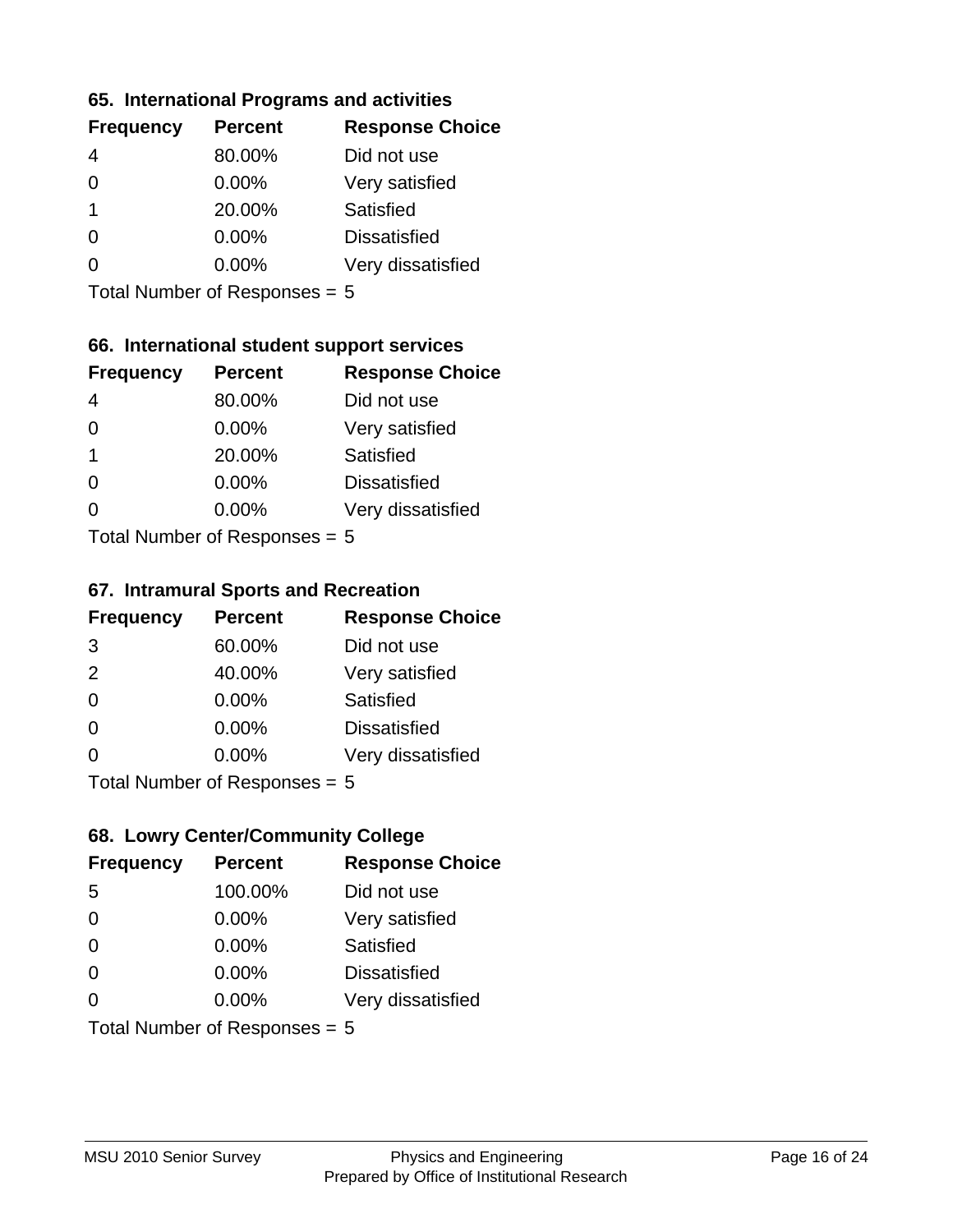## **69. Library**

| <b>Frequency</b>     | <b>Percent</b> | <b>Response Choice</b> |
|----------------------|----------------|------------------------|
| 1                    | 20.00%         | Did not use            |
| 1                    | 20.00%         | Very satisfied         |
| $\mathcal{P}$        | 40.00%         | <b>Satisfied</b>       |
| $\blacktriangleleft$ | 20.00%         | <b>Dissatisfied</b>    |
| 0                    | $0.00\%$       | Very dissatisfied      |
|                      |                |                        |

Total Number of Responses = 5

## **70. MAP Report**

| <b>Frequency</b>                | <b>Percent</b> | <b>Response Choice</b> |
|---------------------------------|----------------|------------------------|
| 1                               | 20.00%         | Did not use            |
| 2                               | 40.00%         | Very satisfied         |
| $\mathbf{1}$                    | 20.00%         | Satisfied              |
| $\Omega$                        | 0.00%          | <b>Dissatisfied</b>    |
| 1                               | 20.00%         | Very dissatisfied      |
| Total Number of Responses = $5$ |                |                        |

#### **71. MSU Web site**

| <b>Frequency</b>                | <b>Percent</b> | <b>Response Choice</b> |
|---------------------------------|----------------|------------------------|
| -1                              | 20.00%         | Did not use            |
| $\Omega$                        | 0.00%          | Very satisfied         |
| $\overline{4}$                  | 80.00%         | Satisfied              |
| $\Omega$                        | 0.00%          | <b>Dissatisfied</b>    |
| ∩                               | 0.00%          | Very dissatisfied      |
| Total Number of Responses = $5$ |                |                        |

## **72. NCAA Sports**

| <b>Frequency</b>                | <b>Percent</b> | <b>Response Choice</b> |
|---------------------------------|----------------|------------------------|
| 3                               | 60.00%         | Did not use            |
| $\Omega$                        | 0.00%          | Very satisfied         |
| $\overline{1}$                  | 20.00%         | Satisfied              |
| -1                              | 20.00%         | <b>Dissatisfied</b>    |
| ∩                               | $0.00\%$       | Very dissatisfied      |
| Total Number of Responses = $5$ |                |                        |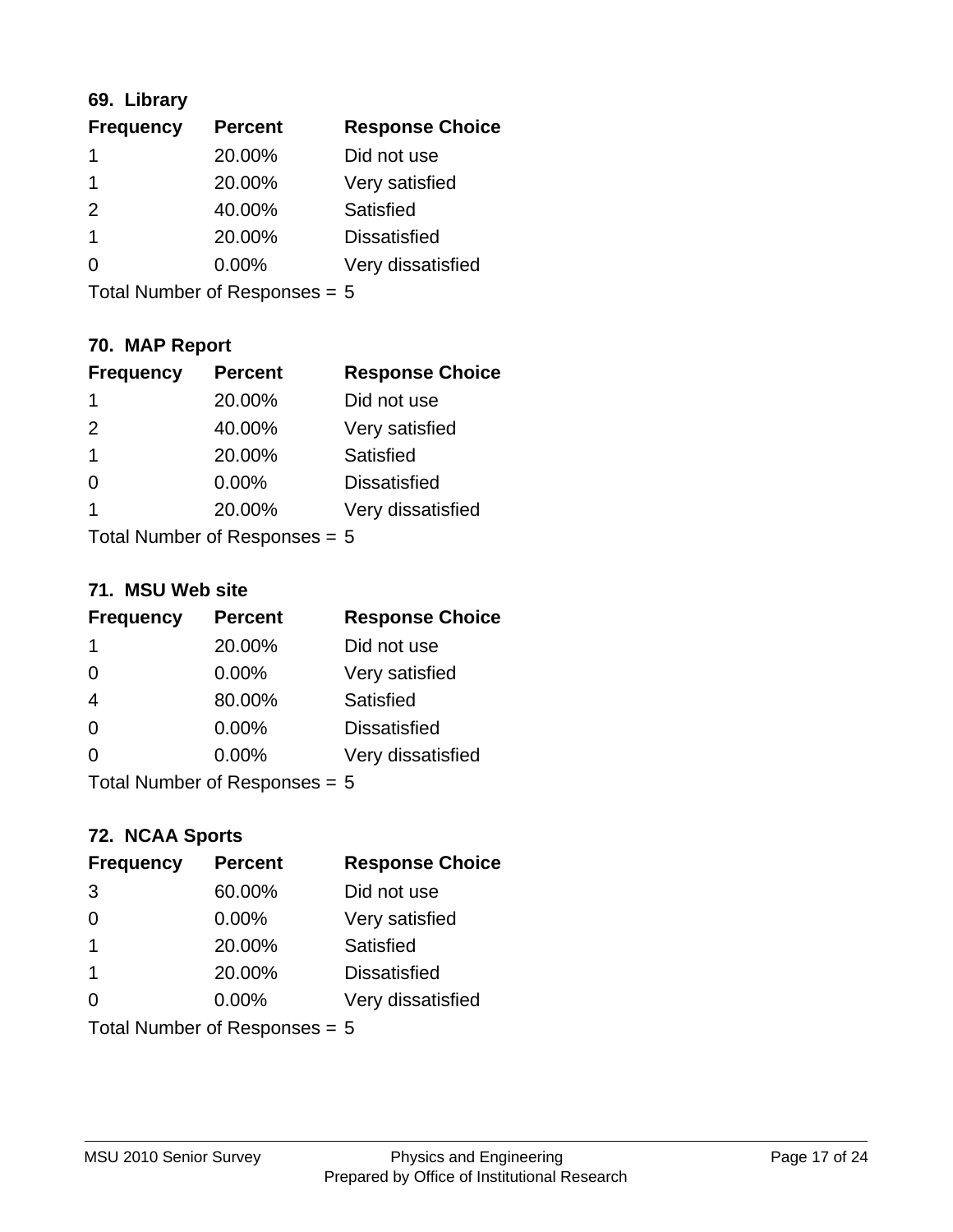#### **73. Online courses that are not e-study**

| <b>Percent</b> | <b>Response Choice</b> |
|----------------|------------------------|
| 100.00%        | Did not use            |
| 0.00%          | Very satisfied         |
| $0.00\%$       | Satisfied              |
| $0.00\%$       | <b>Dissatisfied</b>    |
| $0.00\%$       | Very dissatisfied      |
|                |                        |

Total Number of Responses = 5

## **74. Racer Touch Registration**

| <b>Frequency</b> | <b>Percent</b>            | <b>Response Choice</b> |
|------------------|---------------------------|------------------------|
| 1                | 20.00%                    | Did not use            |
| $\Omega$         | 0.00%                     | Very satisfied         |
| 3                | 60.00%                    | <b>Satisfied</b>       |
| 1                | 20.00%                    | <b>Dissatisfied</b>    |
| O                | 0.00%                     | Very dissatisfied      |
|                  | Tatal Number of Despenses |                        |

Total Number of Responses = 5

#### **75. Residential College programming and activities**

| <b>Frequency</b> | <b>Percent</b>              | <b>Response Choice</b> |
|------------------|-----------------------------|------------------------|
| 4                | 80.00%                      | Did not use            |
| $\Omega$         | $0.00\%$                    | Very satisfied         |
| $\overline{1}$   | 20.00%                      | Satisfied              |
| $\Omega$         | 0.00%                       | <b>Dissatisfied</b>    |
| $\Omega$         | 0.00%                       | Very dissatisfied      |
|                  | Total Number of Despanses E |                        |

Total Number of Responses = 5

## **76. Scholarships/grants/student employment**

| <b>Frequency</b>              | <b>Percent</b> | <b>Response Choice</b> |
|-------------------------------|----------------|------------------------|
| 1                             | 20.00%         | Did not use            |
| $\Omega$                      | 0.00%          | Very satisfied         |
| 3                             | 60.00%         | Satisfied              |
| $\mathbf{1}$                  | 20.00%         | <b>Dissatisfied</b>    |
| 0                             | 0.00%          | Very dissatisfied      |
| Total Number of Responses = 5 |                |                        |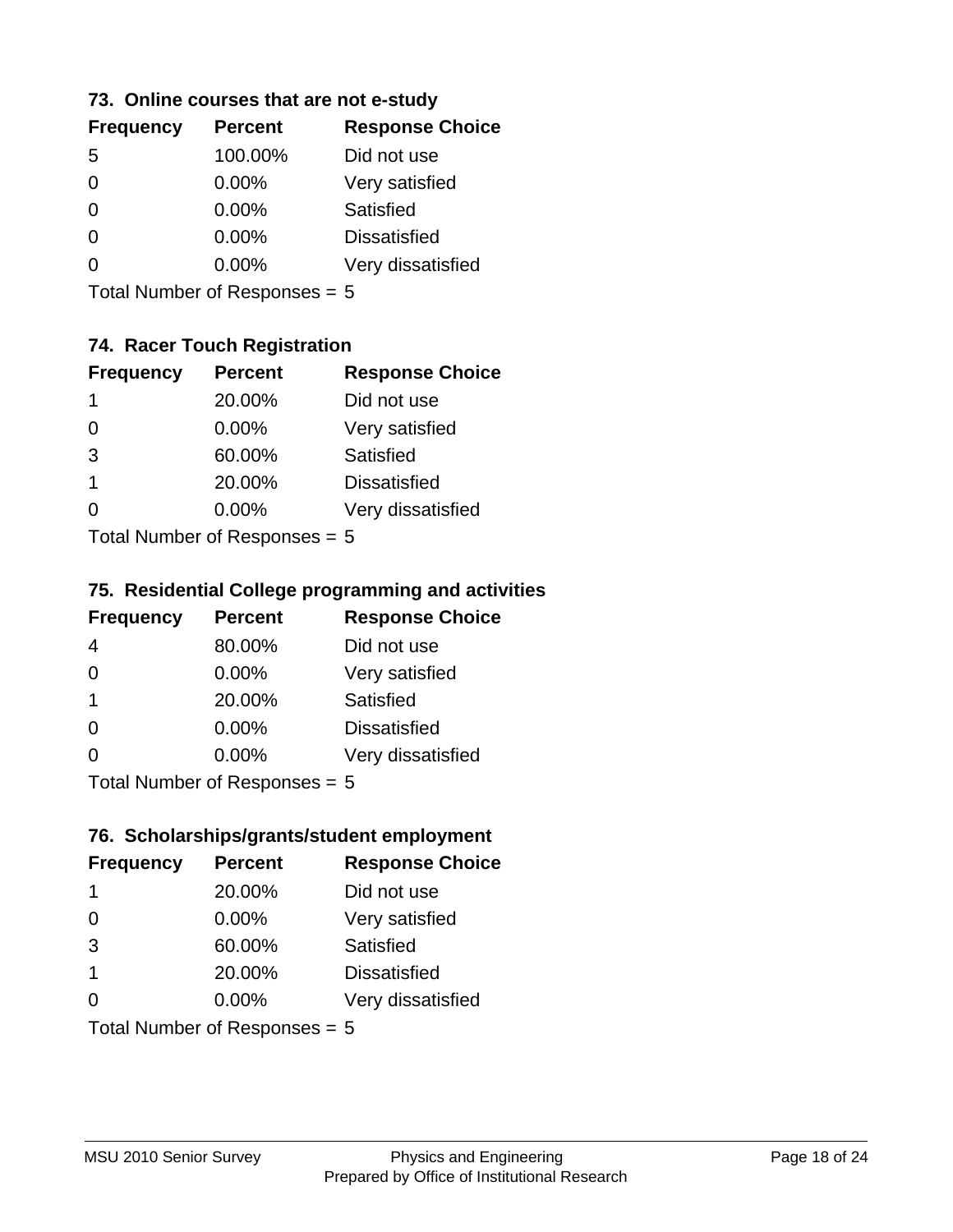#### **77. Security Services**

| <b>Frequency</b> | <b>Percent</b> | <b>Response Choice</b> |
|------------------|----------------|------------------------|
| 4                | 80.00%         | Did not use            |
| 0                | 0.00%          | Very satisfied         |
|                  | 20.00%         | Satisfied              |
| 0                | $0.00\%$       | <b>Dissatisfied</b>    |
|                  | $0.00\%$       | Very dissatisfied      |
|                  |                |                        |

Total Number of Responses = 5

## **78. Services for non-traditional students**

| <b>Frequency</b> | <b>Percent</b>            | <b>Response Choice</b> |
|------------------|---------------------------|------------------------|
| -5               | 100.00%                   | Did not use            |
| $\Omega$         | 0.00%                     | Very satisfied         |
| $\Omega$         | 0.00%                     | Satisfied              |
| $\Omega$         | 0.00%                     | <b>Dissatisfied</b>    |
| $\Omega$         | 0.00%                     | Very dissatisfied      |
|                  | Total Number of Desponses |                        |

Total Number of Responses = 5

## **79. Student Support Services (Trio)**

| <b>Frequency</b> | <b>Percent</b>              | <b>Response Choice</b> |
|------------------|-----------------------------|------------------------|
| 5                | 100.00%                     | Did not use            |
| $\Omega$         | 0.00%                       | Very satisfied         |
| $\Omega$         | 0.00%                       | Satisfied              |
| $\Omega$         | 0.00%                       | <b>Dissatisfied</b>    |
| $\Omega$         | 0.00%                       | Very dissatisfied      |
|                  | Total Number of Despanses E |                        |

Total Number of Responses = 5

#### **80. Student PIN System**

| <b>Frequency</b> | <b>Percent</b>                | <b>Response Choice</b> |
|------------------|-------------------------------|------------------------|
| -1               | 20.00%                        | Did not use            |
| $\Omega$         | 0.00%                         | Very satisfied         |
| $\overline{4}$   | 80.00%                        | Satisfied              |
| $\Omega$         | $0.00\%$                      | <b>Dissatisfied</b>    |
| $\Omega$         | 0.00%                         | Very dissatisfied      |
|                  | Total Number of Responses = 5 |                        |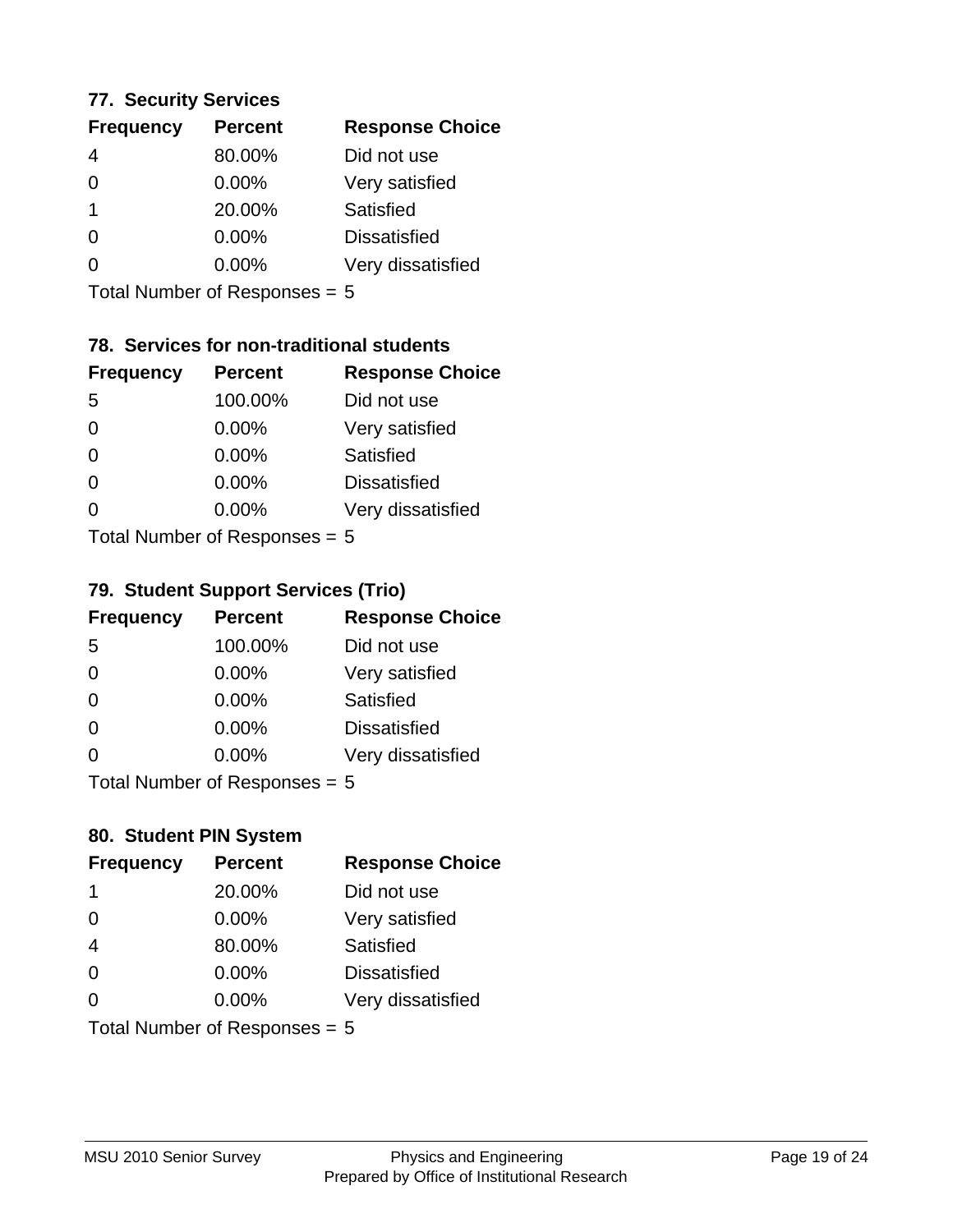## **81. Student Records/Transcript Services**

| <b>Percent</b> | <b>Response Choice</b> |
|----------------|------------------------|
| 20.00%         | Did not use            |
| $0.00\%$       | Very satisfied         |
| 80.00%         | Satisfied              |
| 0.00%          | <b>Dissatisfied</b>    |
| $0.00\%$       | Very dissatisfied      |
|                |                        |

Total Number of Responses = 5

## **82. Computer and Internet access for study and research needs**

| <b>Frequency</b> | <b>Percent</b>                                                                                                                                                                                                                 | <b>Response Choice</b> |
|------------------|--------------------------------------------------------------------------------------------------------------------------------------------------------------------------------------------------------------------------------|------------------------|
| 1                | 20.00%                                                                                                                                                                                                                         | Did not use            |
| $\Omega$         | 0.00%                                                                                                                                                                                                                          | Very satisfied         |
| $\overline{4}$   | 80.00%                                                                                                                                                                                                                         | Satisfied              |
| $\Omega$         | 0.00%                                                                                                                                                                                                                          | <b>Dissatisfied</b>    |
| $\Omega$         | 0.00%                                                                                                                                                                                                                          | Very dissatisfied      |
|                  | The HI district the contract of the contract of the contract of the contract of the contract of the contract of the contract of the contract of the contract of the contract of the contract of the contract of the contract o |                        |

Total Number of Responses = 5

#### **83. Women's Center**

| <b>Frequency</b> | <b>Percent</b>             | <b>Response Choice</b> |
|------------------|----------------------------|------------------------|
| 5                | 100.00%                    | Did not use            |
| $\Omega$         | $0.00\%$                   | Very satisfied         |
| $\Omega$         | $0.00\%$                   | Satisfied              |
| $\Omega$         | 0.00%                      | <b>Dissatisfied</b>    |
| $\Omega$         | 0.00%                      | Very dissatisfied      |
|                  | Total Number of Deepersoon |                        |

Total Number of Responses = 5

#### **84. To what extent did you participate in Residential College activities?**

| <b>Frequency</b>                | <b>Percent</b> | <b>Response Choice</b> |
|---------------------------------|----------------|------------------------|
| 4                               | 80.00%         | Did not participate    |
| $\Omega$                        | 0.00%          | Frequently             |
| $\mathbf 1$                     | 20.00%         | Occasionally           |
| $\Omega$                        | 0.00%          | Seldom                 |
| Total Number of Responses = $5$ |                |                        |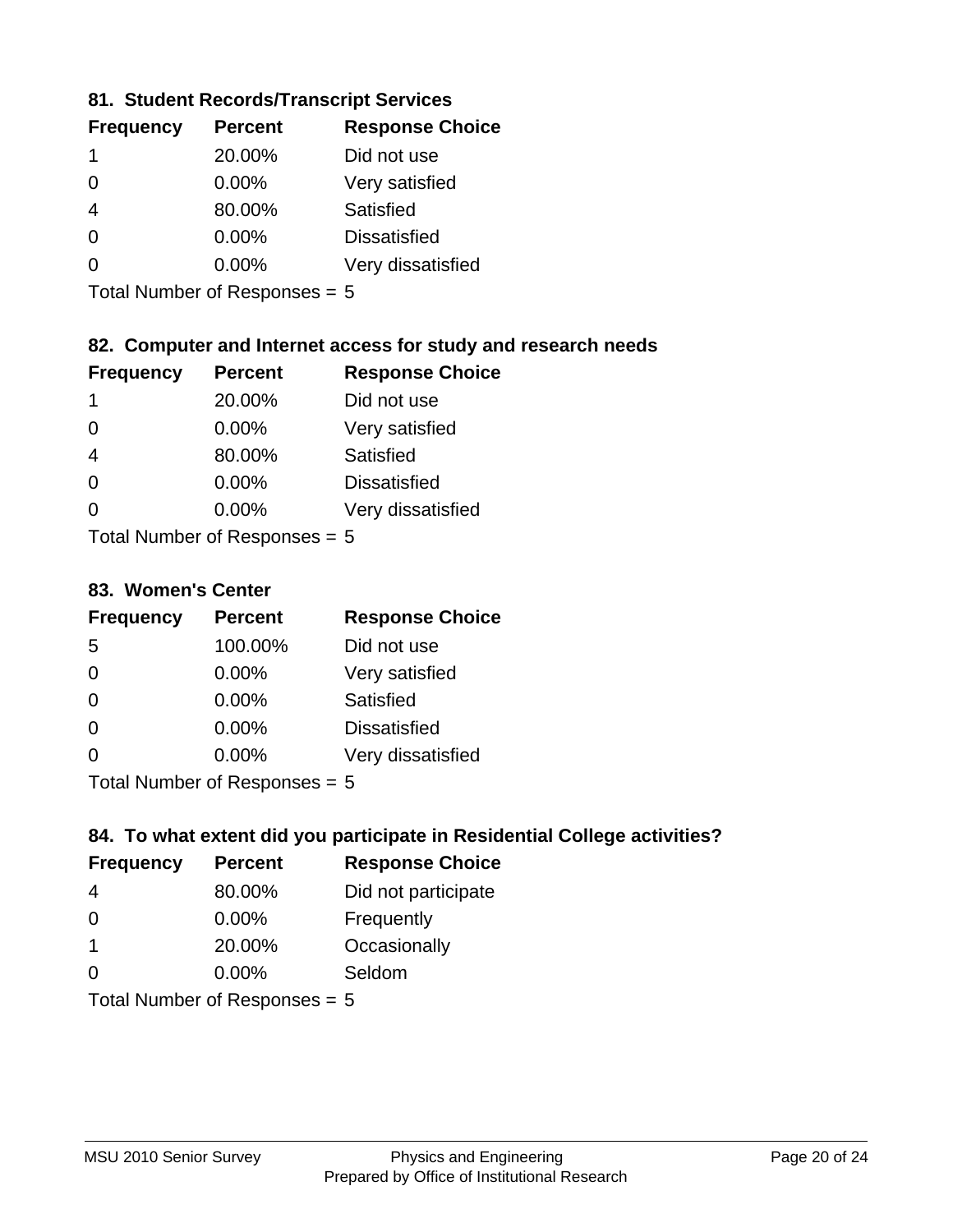| <b>Frequency</b> | <b>Percent</b> | <b>Response Choice</b>                 |
|------------------|----------------|----------------------------------------|
| 3                | 60.00%         | Not familiar with Residential Colleges |
| $\overline{0}$   | $0.00\%$       | Very positive                          |
|                  | 20.00%         | <b>Positive</b>                        |
|                  | 20.00%         | <b>Negative</b>                        |
| 0                | $0.00\%$       | Very negative                          |
|                  |                |                                        |

#### **85. Which phrase best describes your opinion of Residential Colleges?**

Total Number of Responses = 5

#### **Questions 86-95**

**University Graduate." Please indicate how effective your MSU experience was in The University has formulated ten desired "Characteristics of the Murray State enhancing your abilities in each area.**

**86. Engage in mature, independent and creative thought and express that thought effectively in oral and written communication;**

| <b>Percent</b> | <b>Response Choice</b> |
|----------------|------------------------|
| 60.00%         | Very effective         |
| 40.00%         | Effective              |
| $0.00\%$       | Ineffective            |
| 0.00%          | Very ineffective       |
|                |                        |

Total Number of Responses = 5

**87. Understand and apply the critical and scientific methodologies that** 

**academic disciplines employ to discover knowledge and ascertain its validity;**

| <b>Frequency</b> | <b>Percent</b> | <b>Response Choice</b> |
|------------------|----------------|------------------------|
| 3                | 60.00%         | Very effective         |
| 2                | 40.00%         | Effective              |
| $\Omega$         | 0.00%          | Ineffective            |
| $\Omega$         | 0.00%          | Very ineffective       |
|                  |                |                        |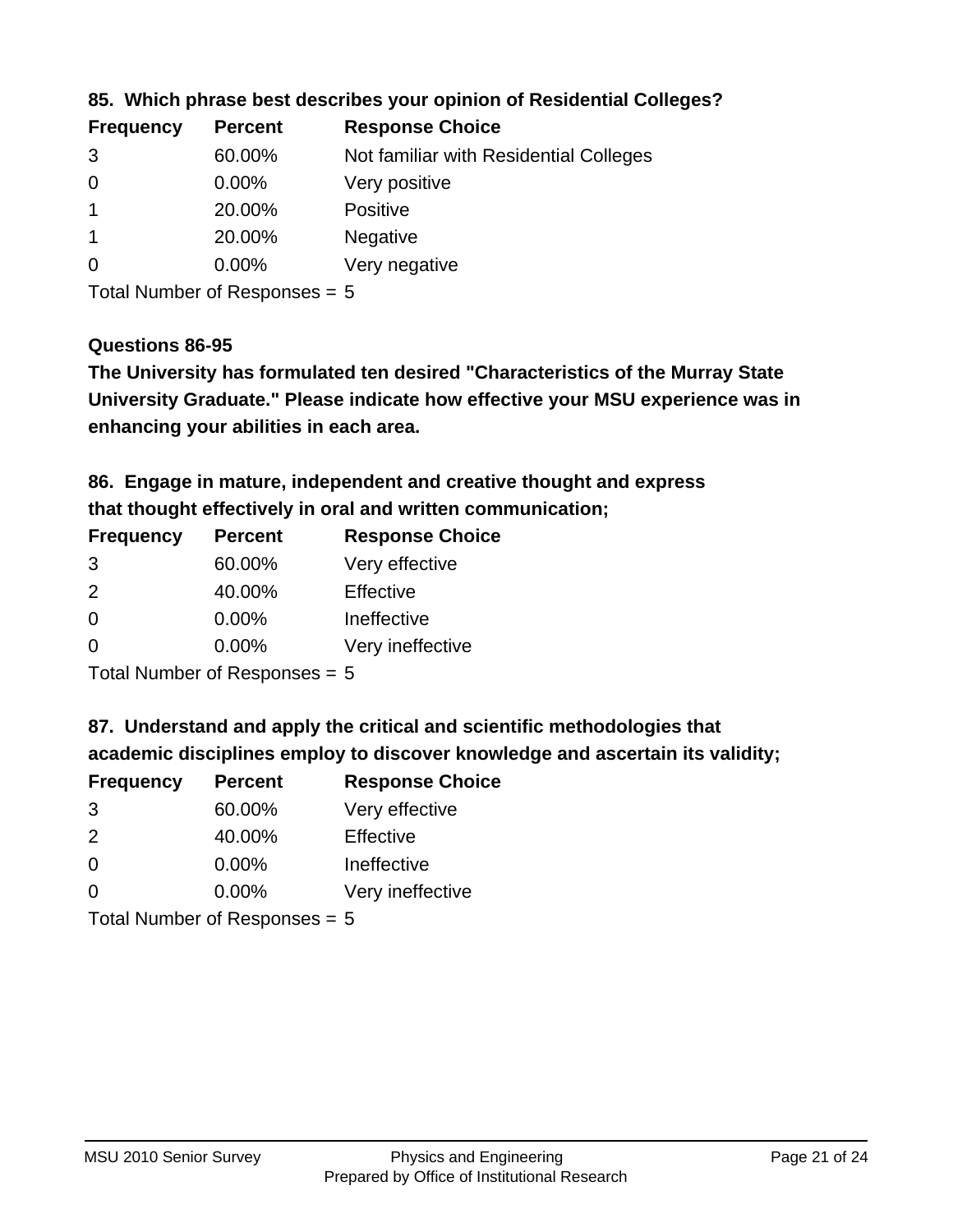# **88. Apply sound standards of information gathering, analysis and**

| evaluation to reach logical decisions; |  |
|----------------------------------------|--|
|----------------------------------------|--|

| <b>Frequency</b> | <b>Percent</b> | <b>Response Choice</b> |
|------------------|----------------|------------------------|
| 3                | 60.00%         | Very effective         |
| $\mathcal{P}$    | 40.00%         | Effective              |
| $\Omega$         | $0.00\%$       | Ineffective            |
| $\Omega$         | $0.00\%$       | Very ineffective       |

Total Number of Responses = 5

# **89. Understand the roles and applications of science and technology in the solution of the problems of a changing world;**

| <b>Frequency</b> | <b>Percent</b> | <b>Response Choice</b> |
|------------------|----------------|------------------------|
| 4                | 80.00%         | Very effective         |
| $\mathbf 1$      | 20.00%         | Effective              |
| $\Omega$         | 0.00%          | Ineffective            |
| $\Omega$         | 0.00%          | Very ineffective       |
|                  |                |                        |

Total Number of Responses = 5

# **90. Demonstrate a critical understanding of the world's historical, literary, philosophical, and artistic traditions;**

| <b>Frequency</b> | <b>Percent</b> | <b>Response Choice</b> |
|------------------|----------------|------------------------|
| $\mathcal{P}$    | 40.00%         | Very effective         |
| $\mathbf 1$      | 20.00%         | Effective              |
| 2                | 40.00%         | Ineffective            |
| $\Omega$         | 0.00%          | Very ineffective       |
|                  |                |                        |

Total Number of Responses = 5

# **91. Understand the dynamics of cultural diversity, of competing economic and political systems, and of complex moral and ethical issues;**

| <b>Frequency</b> | <b>Percent</b>                  | <b>Response Choice</b> |
|------------------|---------------------------------|------------------------|
| 2                | 40.00%                          | Very effective         |
| 2                | 40.00%                          | Effective              |
| $\overline{1}$   | 20.00%                          | Ineffective            |
| $\Omega$         | $0.00\%$                        | Very ineffective       |
|                  | Total Number of Responses = $5$ |                        |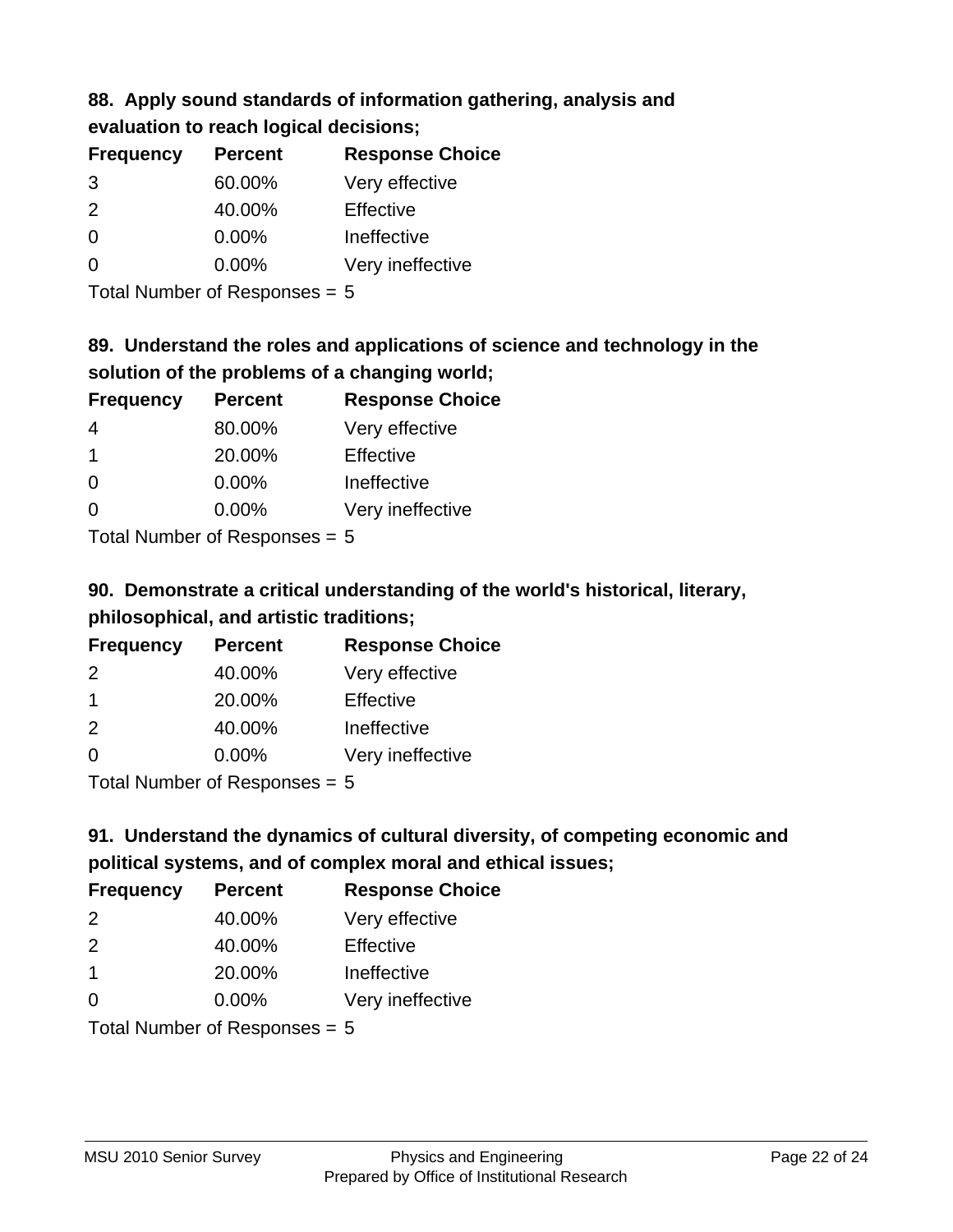## **92. Understand the nature of and engage in ethical behavior and**

## **responsible citizenship;**

| <b>Frequency</b> | <b>Percent</b> | <b>Response Choice</b> |
|------------------|----------------|------------------------|
| 2                | 40.00%         | Very effective         |
| 3                | 60.00%         | Effective              |
| O                | 0.00%          | Ineffective            |
|                  | $0.00\%$       | Very ineffective       |
|                  |                |                        |

Total Number of Responses = 5

# **93. Understand the importance of the behaviors necessary to maintain a healthy lifestyle;**

| <b>Frequency</b> | <b>Percent</b> | <b>Response Choice</b> |
|------------------|----------------|------------------------|
| 2                | 40.00%         | Very effective         |
| 3                | 60.00%         | Effective              |
| $\Omega$         | $0.00\%$       | Ineffective            |
| ∩                | 0.00%          | Very ineffective       |
|                  |                |                        |

Total Number of Responses = 5

## **94. Demonstrate mastery of a chosen field of study; and**

| <b>Frequency</b> | <b>Percent</b> | <b>Response Choice</b> |
|------------------|----------------|------------------------|
| 4                | 80.00%         | Very effective         |
|                  | 20.00%         | Effective              |
| $\Omega$         | $0.00\%$       | Ineffective            |
| ∩                | $0.00\%$       | Very ineffective       |
|                  |                |                        |

Total Number of Responses = 5

## **95. Value intellectual pursuit and continuous learning in a changing world.**

| <b>Frequency</b> | <b>Percent</b> | <b>Response Choice</b> |
|------------------|----------------|------------------------|
| 4                | 80.00%         | Very effective         |
| 1                | 20.00%         | Effective              |
| $\Omega$         | 0.00%          | Ineffective            |
| 0                | 0.00%          | Very ineffective       |
|                  |                |                        |